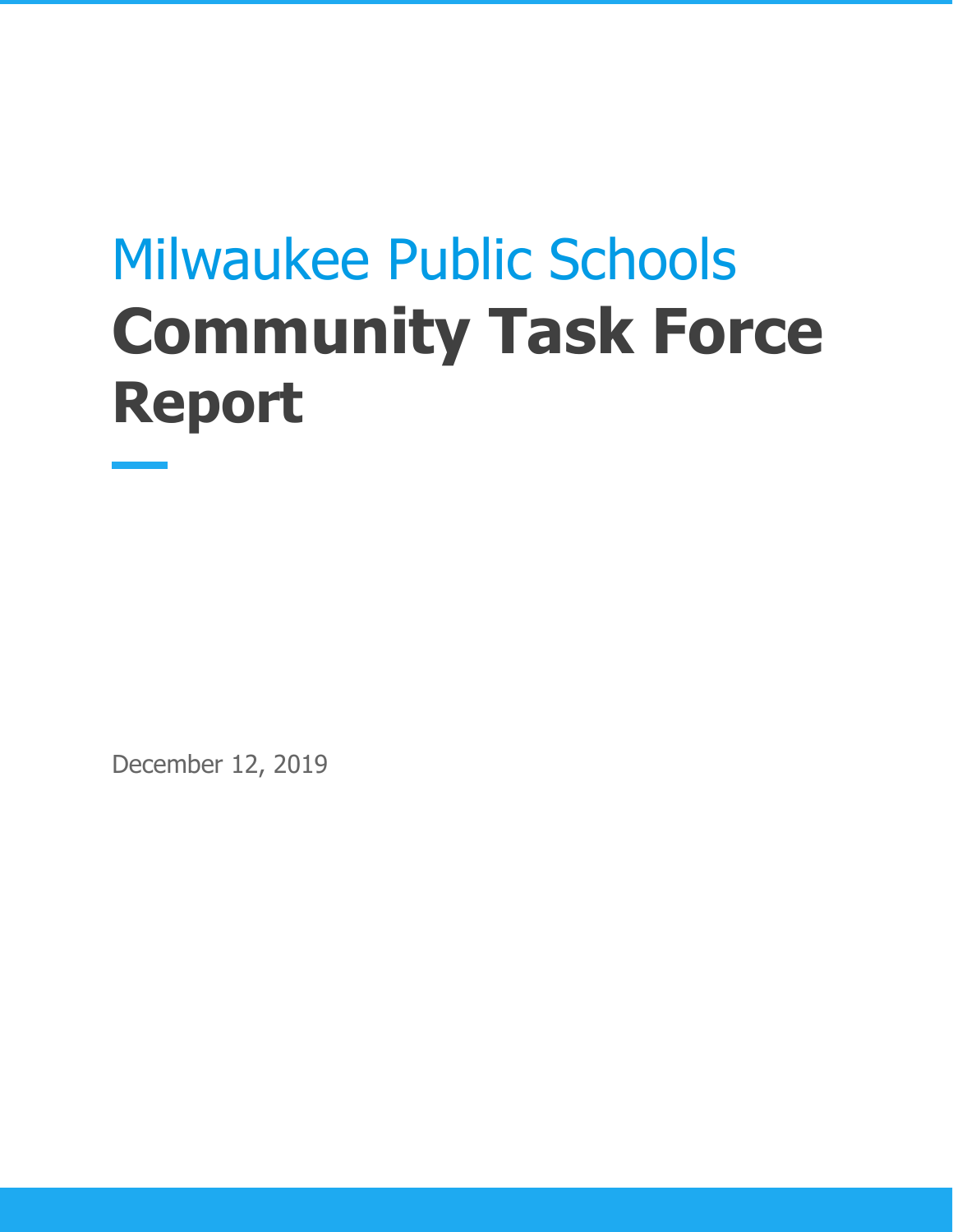

<span id="page-1-0"></span>

| LETTER FROM THE TASK FORCE                  | $\overline{2}$ |
|---------------------------------------------|----------------|
| <b>EQUITY VISION STATEMENT</b>              | $\overline{4}$ |
| TASK FORCE MISSION STATEMENT                | $\overline{4}$ |
| <b>EIGHT PRIORITIES</b>                     | $\overline{4}$ |
| <b>EXECUTIVE SUMMARY</b>                    | 6              |
| <b>INTRODUCTION</b>                         | 8              |
| <b>FINANCIAL NEEDS</b>                      | 9              |
| <b>PROCESS</b>                              | 10             |
| COMMUNITY TASK FORCE MEETINGS-IN BRIEF      | 13             |
| <b>DIALOGUE</b>                             | 17             |
| <b>RECOMMENDATIONS</b>                      | 18             |
| ADDENDUM A: Task Force Charge               | 19             |
| ADDENDUM B: Task Force Members              | 20             |
| ADDENDUM C: Task Force Meeting Agendas      | 22             |
| ADDENDUM D: Task Force Rules for Engagement | 25             |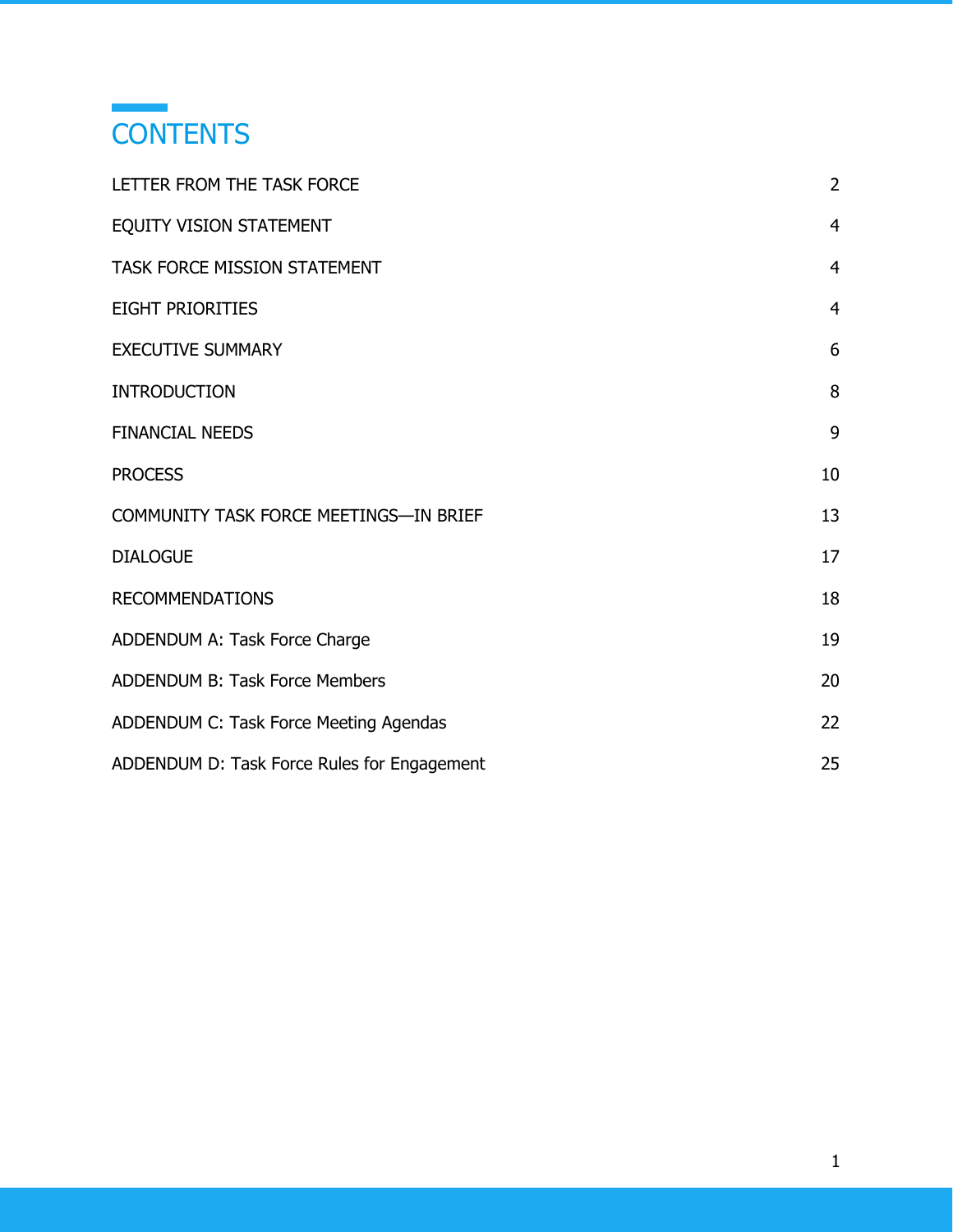## LETTER FROM THE TASK FORCE

For generations, the Milwaukee Public Schools (MPS) system has been the educational home to millions of Milwaukee children and their families. Generations of MPS graduates have found success in nearly every field imaginable. Graduates of the Milwaukee Public Schools can be found in the highest levels of business, government, education and the helping professions and have found success in the arts, athletics, and nearly everything in between.



The district, the largest in the state by a significant margin, also has challenges that in large part stem from the effects and concentration of poverty that many of its students face. These challenges manifest themselves in the lack of basic needs being met, including in the form of food insecurity, homelessness, lack of healthcare, and other needs.

At the same time that the needs of students continue to increase, so too does the bar for what students should know and be able to do at the time of their graduation. To be sure, MPS graduates must be able to compete with their peers from both across town and from across the globe, as technology and globalization increase and evolve.

The school district has significant and urgent financial challenges. Like every school district in Wisconsin, MPS is restricted by a state-imposed revenue limit (or revenue cap) that restricts the amount of money the district can spend. While this revenue limit is adjusted every two years as part of the state's biennial budget process, the increases have not kept pace with inflation. Moreover, school districts with declining enrollments, including MPS, face falling revenue limits that are based on a formula that lowers the district's revenue limits on an annual basis faster than the district's ability to realize cost savings by serving fewer students.

The task force discussed the example that most other school districts in the area and the state, which have sought and received revenue limit increases through the passage of a referendum as allowed by state law, the Milwaukee Public Schools system has never passed a referendum. In fact, the only referendum pursued by the district—in December 1993 to address facilities—did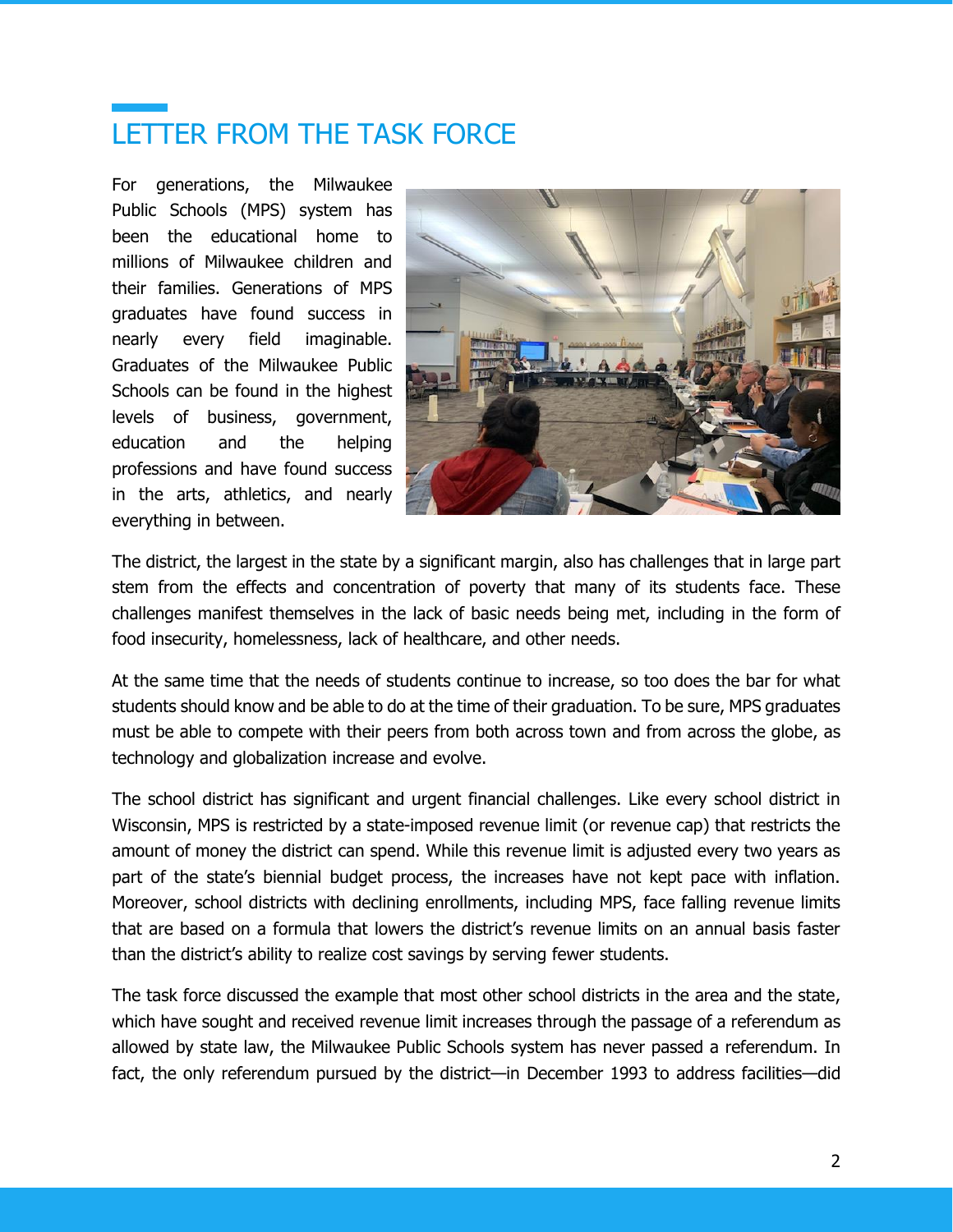not pass. The task force encourages the board to explore referendum options, as well as other options to address the district's financial needs.

The financial impact of this can be seen in comparisons of the MPS revenue limit numbers compared to that of its neighbors, many of which have passed referenda over the years. If the Milwaukee Public Schools' per-pupil revenue limit number was the same as many of its neighbors, the district would have hundreds of millions of dollars of increased revenue to spend on students.

While the numbers can be most easily summarized on a spreadsheet, the impact of cuts can be seen in classrooms across the district. Efforts are made by district staff to stem the effects of such financial cuts as students are provided far fewer educational opportunities than their peers in other districts. Moreover, much more is expected of MPS teachers and staff than of those in similar positions in other districts. This has resulted in the well-established migration of outstanding Milwaukee Public School educators to other Wisconsin school districts.

The MPS Community Task Force was formed in November 2019, with a charge from the board to consider the district's financial needs and make recommendations to the board.

As members of the task force, we moved quickly and covered the breadth of the district's financial needs, but stayed at a high level to accomplish our task within the given timeframe.

This report details our work. It provides background information about the school board's activities that led to the creation of the task force, which we felt were important for context. It details our meetings, provides a window into our deliberations, and includes our recommendations. This report also includes, for the sake of transparency, a number of addenda items that allow community members to understand our work at a high level.

In keeping with the charge provided to us by the board, our recommendations are broad. But we trust they will also prove helpful to the school board as it considers solutions for the district's long-term financial health.

With that, we wish to thank the school board for the opportunity to serve on this task force.

Sincerely,

Milwaukee Public Schools Community Task Force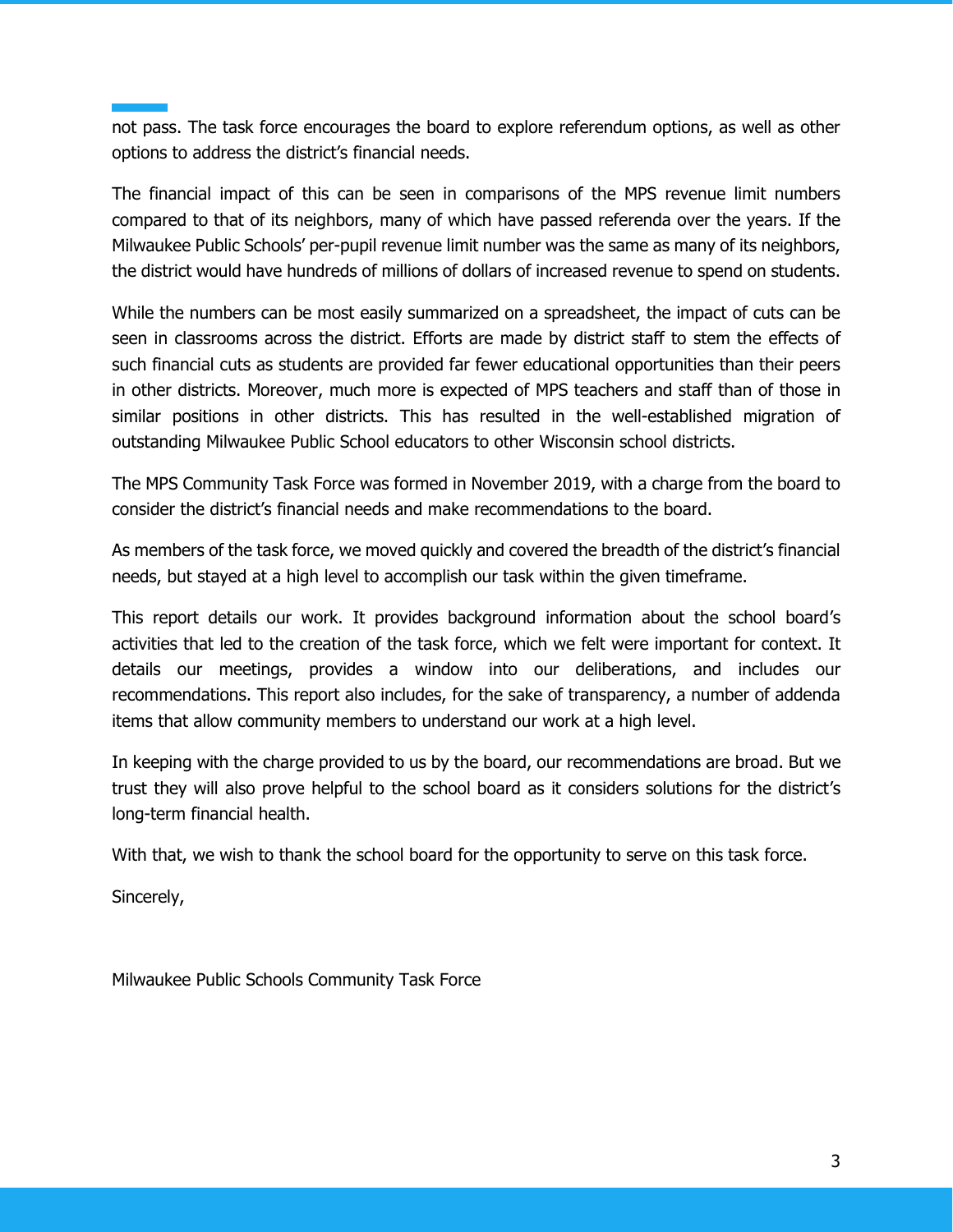# <span id="page-4-0"></span>EQUITY VISION STATEMENT

By changing funding inequities, we will eliminate the disparities in educational opportunities and outcomes that exist among our students today and our students will be prepared for successful and prosperous lives in a multi-cultural global society

### <span id="page-4-1"></span>TASK FORCE MISSION STATEMENT

The Milwaukee Public Schools Community Task Force believes that ALL students deserve the best. The best teachers. The best school leadership. The best schools.

Over the past few months, we have come together to talk about what it means to have true equity in our schools—what our wishes are for all the young people educated at MPS. We have identified eight priorities we believe will increase equity and excellence in our schools and promote positive educational, social, and emotional outcomes for our community's children.

### <span id="page-4-2"></span>EIGHT PRIORITIES

**High-quality early childhood education:** Research has long shown that the best educational investment we can make is in high-quality early childhood education. Although our district does a good job of providing early learning opportunities to Milwaukee children, our students need more. This includes providing full-day, four-year-old kindergarten; offering additional pre-four-year-old-kindergarten programs; improving teacher/student ratios; and providing wage increases so that we can better recruit and retain outstanding early learning teaching professionals.

**Facilities maintenance and safety improvements:** Although the district has done a good job of maintaining its facilities over the years, decreases in funding due to declining enrollment have created challenges. When faced with the decision of maintaining proven educational programs and services for MPS students or putting money into facilities, the board and administrations have always put children first. Currently, the district's budget dedicated to facility maintenance is well below national standards and is not sustainable long term. As a result, the district has now deferred a total of \$185 million in maintenance projects.

**Attracting and retaining certified educators:** While some of the best and most experienced educators in the state of Wisconsin serve students in the Milwaukee Public Schools, it is also true that many outstanding teachers began their careers in MPS before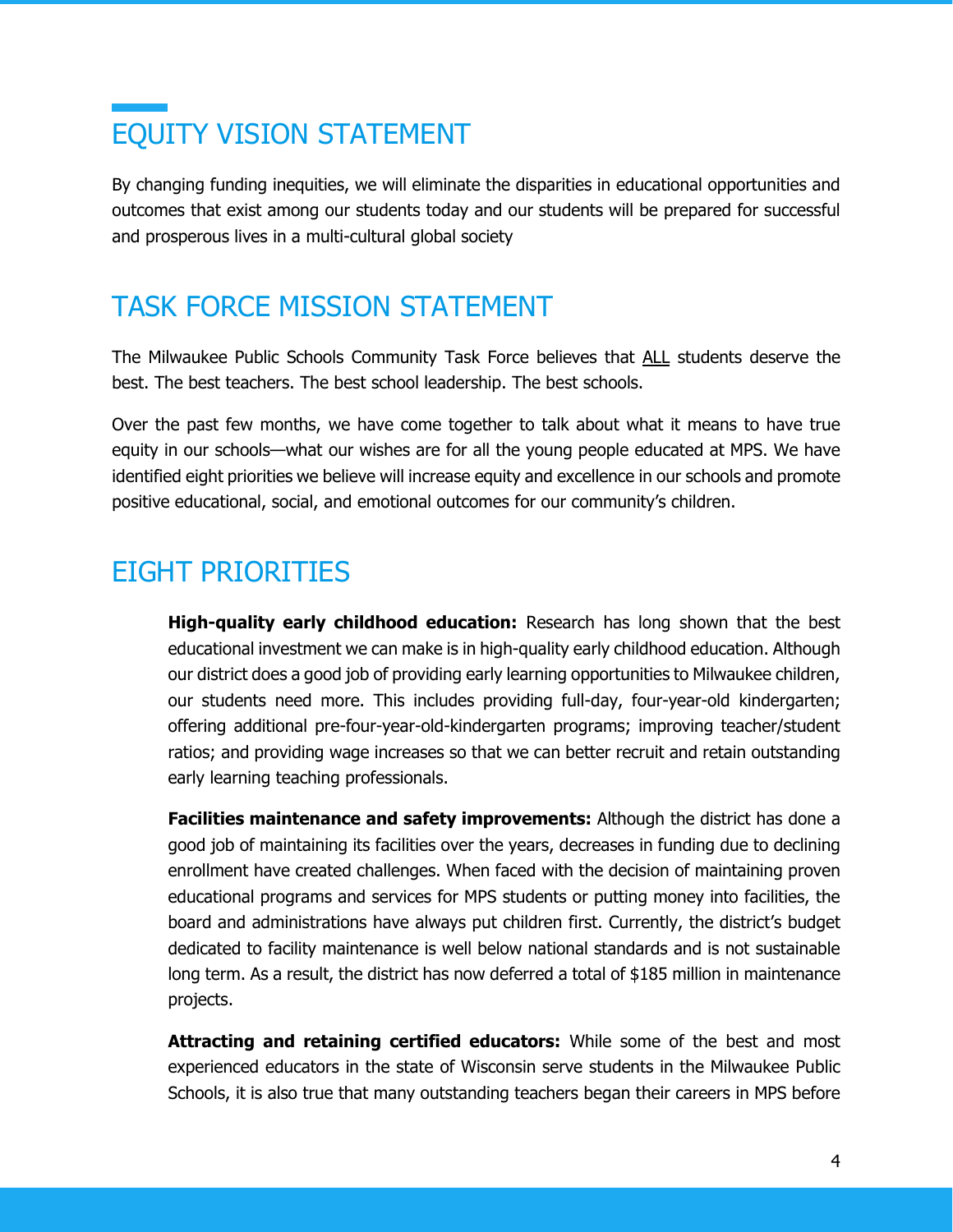being recruited to positions outside Milwaukee. The fact is that, increasingly, MPS cannot compete for outstanding educators in the new market that was created by Act 10. Moreover, as fewer and fewer young people pursue education as a career field, MPS finds itself competing with better-paying suburban schools for a dwindling number of candidates. As a result, many teaching positions in our schools—schools that serve a high percentage of students in poverty and those who have the most to gain from outstanding educators—are filled by non-certified teachers. To be sure, stabilizing the workforce—in this case, our teachers and educational assistants—means we stabilize the classroom for our students.

**Professional support staff:** After family members, teachers and other professional staff in schools are among the most important adults with whom our children engage. However, just as it is difficult for MPS to recruit and retain professional educators, it is also true that hiring and keeping outstanding psychologists, therapists, social workers, nurses, counselors, and safety staff is also extremely challenging. The needs of our students require experienced professionals. We find that we cannot hire or retain staff at the level necessary to meet our students' needs.

**Meeting educational standards for programming in library services, art, music, and physical education:** The state of Wisconsin requires specific levels of programming related to library sciences, art, music, and physical education. Although MPS meets these basic requirements, it does so in a way that most would rightly feel is unacceptable. While students in most school districts receive music instruction from a trained, experienced, and certified music instructor, too many MPS children receive basic instruction from their classroom teacher, who has neither the training nor the experience to provide students with proper instruction in that area. The same is true for art, physical education, and library services. Despite our best efforts, our students are not fully receiving what they deserve in these areas.

**Expanding access to advanced educational programming opportunities:** As our graduates leave our schools for the next stage of their lives, they do so in an environment that is more competitive than ever before. With that in mind, we must continue to raise the bar for what our students know and are able to do by the time they receive their welldeserved diplomas. In most Wisconsin school districts, robust world language programs, Advanced Placement (AP) classes, and International Baccalaureate (IB) coursework along with bilingual, immersion, and Montessori programs—are becoming increasingly common. While MPS has outstanding examples of all these programs, they are only offered to a small minority of our students. We must expand access for advanced educational programs to all students.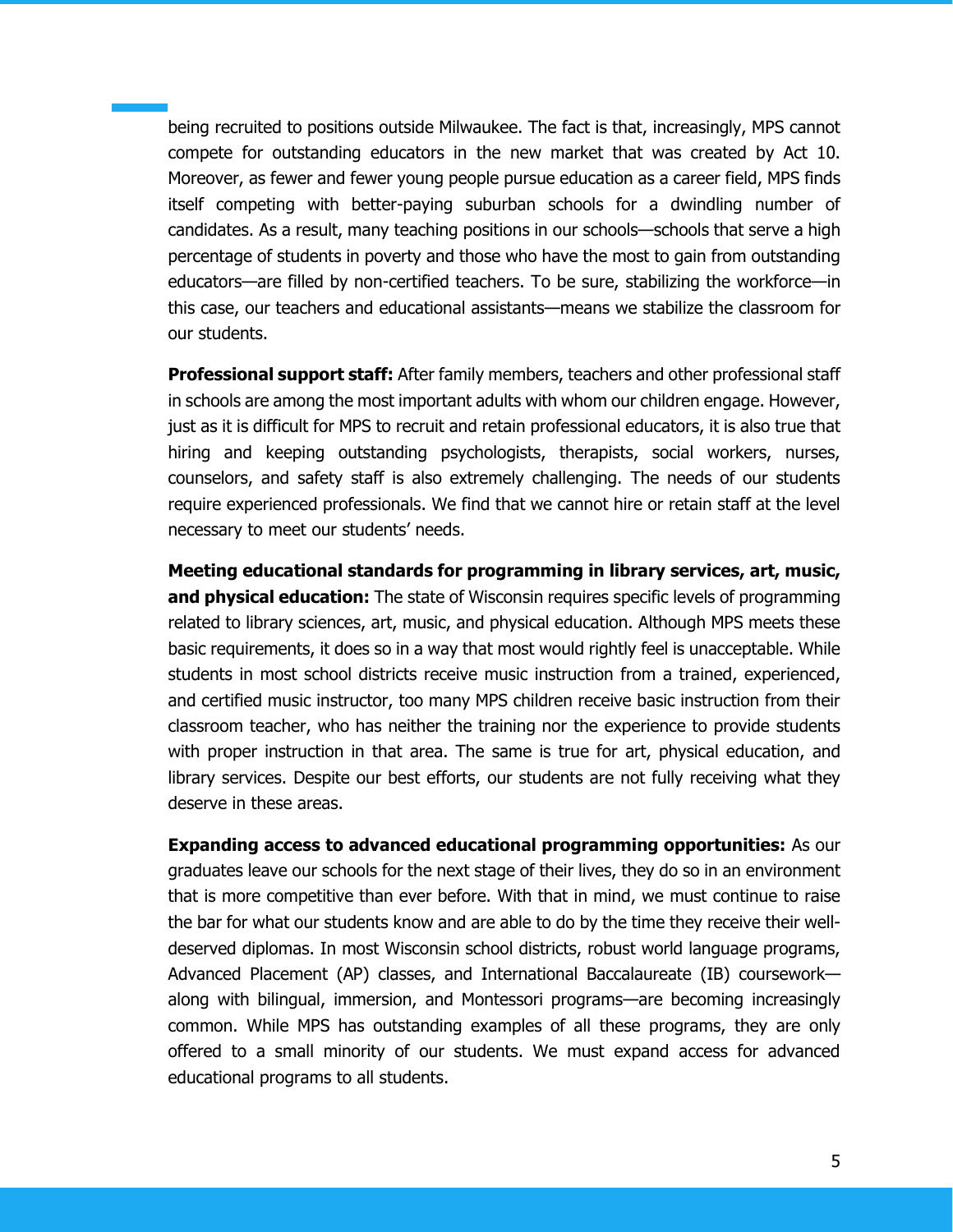**Comprehensive career and technical education:** Providing students with wellarticulated career pathways at an early age is critical to their future success. While MPS has schools that are national leaders in this area, we must do more to ensure that every student has access to high-quality career and technical education pathways. Getting this right has clear, positive implications for our students that simultaneously offer the promise of clear economic benefits for our region and our state.

**Class sizes:** Although the research is mixed on the most beneficial student-to-faculty ratio, ask any student or teacher and they will tell you that small class sizes matter. This is why class sizes are so small in suburban districts. While we have done our best to keep class sizes small, the district's revenue limit situation has resulted in higher-than-desired class sizes. We believe this has led to reduced student achievement and lower levels of staff retainment. We must do better in this area.

### <span id="page-6-0"></span>EXECUTIVE SUMMARY

The Board of School Directors of the Milwaukee Public Schools have undertaken an effort to engage the entire community in finding sustainable solutions for the district's financial challenges.

In Wisconsin, the amount of money a school district can receive through local property taxes and state aid is tied to a revenue limit formula, also known as a revenue cap. The Milwaukee Public Schools has a low revenue limit. For example, in this academic year, the district's per-pupil revenue limit is \$1,768.44 per student per year less than the limit in the School District of Brown Deer and \$5,293.27 less than the limit in neighboring Nicolet Union School District. If the Milwaukee Public Schools had the same revenue limit as the School District of Brown Deer, MPS would have at least \$133,000,000 more revenue this year; it would have at least \$400,000,000 more for this year if it had Nicolet's per pupil funding.

This low limit is made worse by the fact that the revenue formula does not account for students who are English learners or who are economically disadvantaged. These two groups of students comprise a large segment of the Milwaukee Public Schools student population. The low revenue limit levels have resulted in significant needs for our students, including those related to:

- providing more high-quality early childhood education;
- conducting facilities maintenance and safety improvements;
- attracting and retaining certified educators;
- employing professional support staff;
- meeting educational standards for programming in library, art, music, and physical education;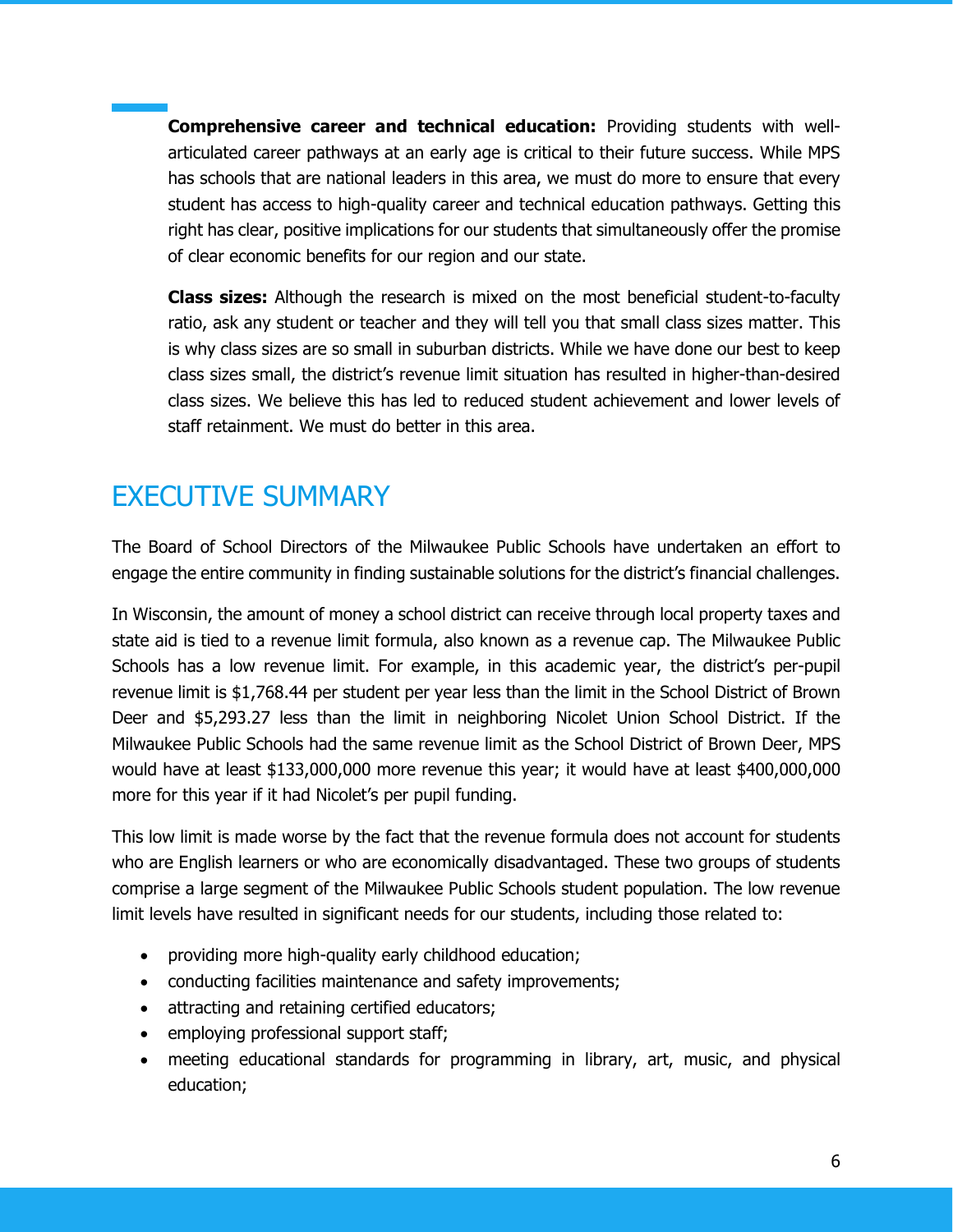- expanding access to advanced educational programming opportunities;
- providing comprehensive career and technical education; and
- having proper class sizes.

In Wisconsin, school boards can vote to place an operational referendum question on the local ballot that, if passed by a majority of residents, allows the board to exceed its revenue limit at the level identified in the ballot question.

In considering solutions to present to the school board, task force members found agreement that the operational needs outlined by the administration require urgent attention. Moreover, members agreed that Milwaukee students deserve what students in other districts are receiving and that the school board should pursue a referendum to address these needs.

However, members were quick to note that any referendum must take into consideration the ability of homeowners to pay and that the board should ensure a pre-referendum engagement effort to determine the willingness and ability for the community to pay for a solution.

We believe that increased funding to support these and other strategies is not only necessary it is a moral imperative. It is a mandate.

We believe that one revenue source is a citywide referendum.

We believe that the Directors on the School Board have the expertise and commitment to move from recommendations to action to impact.

Therefore, the Task Force encourages and empowers the Milwaukee Public Schools Board of Directors to:

- Build increased community awareness of the assets and needs of MPS.
- Establish metrics and timelines for the aforementioned eight priorities.
- Develop and articulate an aspirational, equitable budget.
- Frame and execute a referendum.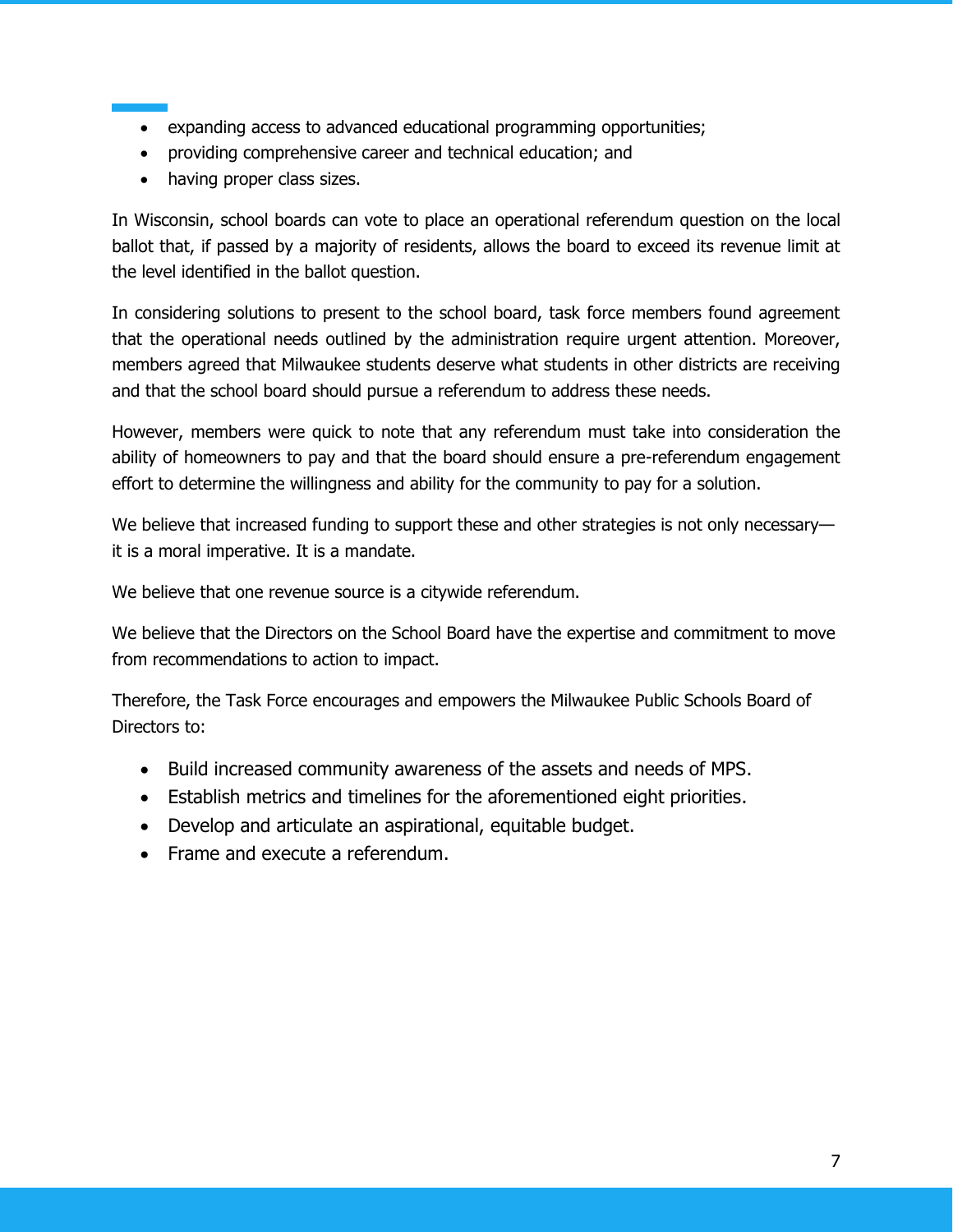# <span id="page-8-0"></span>INTRODUCTION

The Milwaukee Public Schools system faces numerous challenges. The district provides quality and federally mandated special education and English language learner supports in a city where more than 82.9 percent of students live under the federal definition of poverty. At the same, the district is locked in a low, state-imposed revenue limit that severely restricts its ability to meet the needs of its students. This is made worse by the fact that the state's revenue limit formula punishes districts with declining enrollments by lowering revenue limits, doing so in a way that often results in severe cuts to programs and services. This is because the cost savings for the reduced number of students does not keep pace with revenue limit reductions.

As a result, the amount that the Milwaukee Public Schools can spend—the revenue limit formula, which some have argued is a determination of what children are worth—is far less in the Milwaukee Public Schools than in neighboring districts.

The school board directors developed a robust community engagement plan to engage the community in a discussion about the district's needs and find the most appropriate solution(s).

The effort began in June 2019 with the passage of a school board resolution, followed by a survey and a series of community engagement sessions that were held throughout the city.

In the survey and during the sessions, the details of which are provided later in this report, efforts were made to understand the expectations of parents and community members for what their schools should provide students.



Based on this information, the board then enlisted the assistance of a task force. The board assembled a group of 32 community members to review the needs of the district and create solutions that would be formally presented to the board. The task force, which represents the rich diversity of the district community, was assembled and presented with a formal charge, which outlined its duties and scope set by the board. This charge provided helpful parameters regarding the work of the task force and ensured there were no wasted efforts. The task force was asked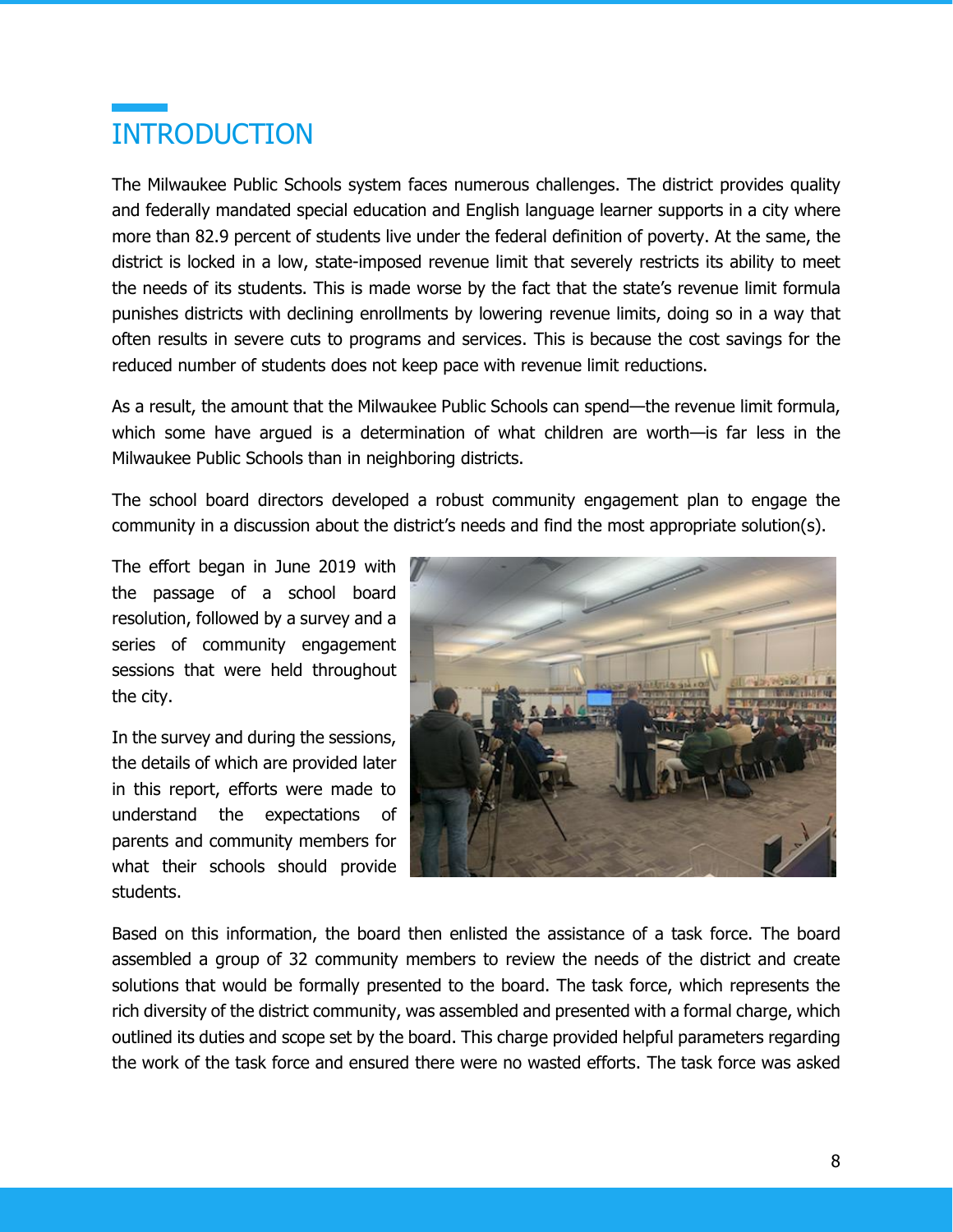to present a formal report to the board consisting of a series of recommendations at the conclusion of the process. This document is that report.

The task force was structured to operate separately from the board and the district. School board members were able to attend the task force meetings, but they were encouraged not to participate. Similarly, district staff members were asked to present information and to be an available resource to the task force, but they did not offer unsolicited opinions. Staff were available to explain the needs of the district, validate solutions proposed by the task force to ensure they were actionable, and assist in deliberating on various solutions. A representative from the Donovan Group assisted in ensuring the agreed-upon process was maintained, drafted a report for the task force, and staffed the task force, as needed.

The task force worked within the parameters of the process and held four meetings. A draft report was presented to the task force before the group's fourth meeting. During the final meeting, task force members reviewed a draft report and suggested changes to it.

The task force meetings were open to the public. In addition, the local news media reported updates and information about the meetings was posted on the district's website.

### <span id="page-9-0"></span>FINANCIAL NEEDS

In Wisconsin, the amount of money a school district can receive through local property taxes and state aid is tied to a revenue limit formula, also known as a revenue cap. Simply put, since 1993, when revenue limits were put into place, districts with higher revenue limits have been able to receive and spend more money while those with lower limits have been restricted to spending less.

The state legislature has considered making adjustments to the revenue limit formula to take into consideration the additional per-pupil costs for students who are English Language Learners and those who are economically disadvantaged. These two groups of students comprise a large segment of the student population, and the current revenue formula does not account for such costs.

While the revenue limit formula does not account for some of the specific, high-cost needs of students, it is closely tied to student enrollment. Those school districts that have declining student enrollments, such as MPS, face significant reductions in their revenue limits.

Of the 421 Wisconsin school districts, there are 421 different per-pupil revenue limits. More bluntly, under Wisconsin law, the "value" of a student is different from district to district. The Milwaukee Public Schools' revenue limit is far below that of neighboring districts.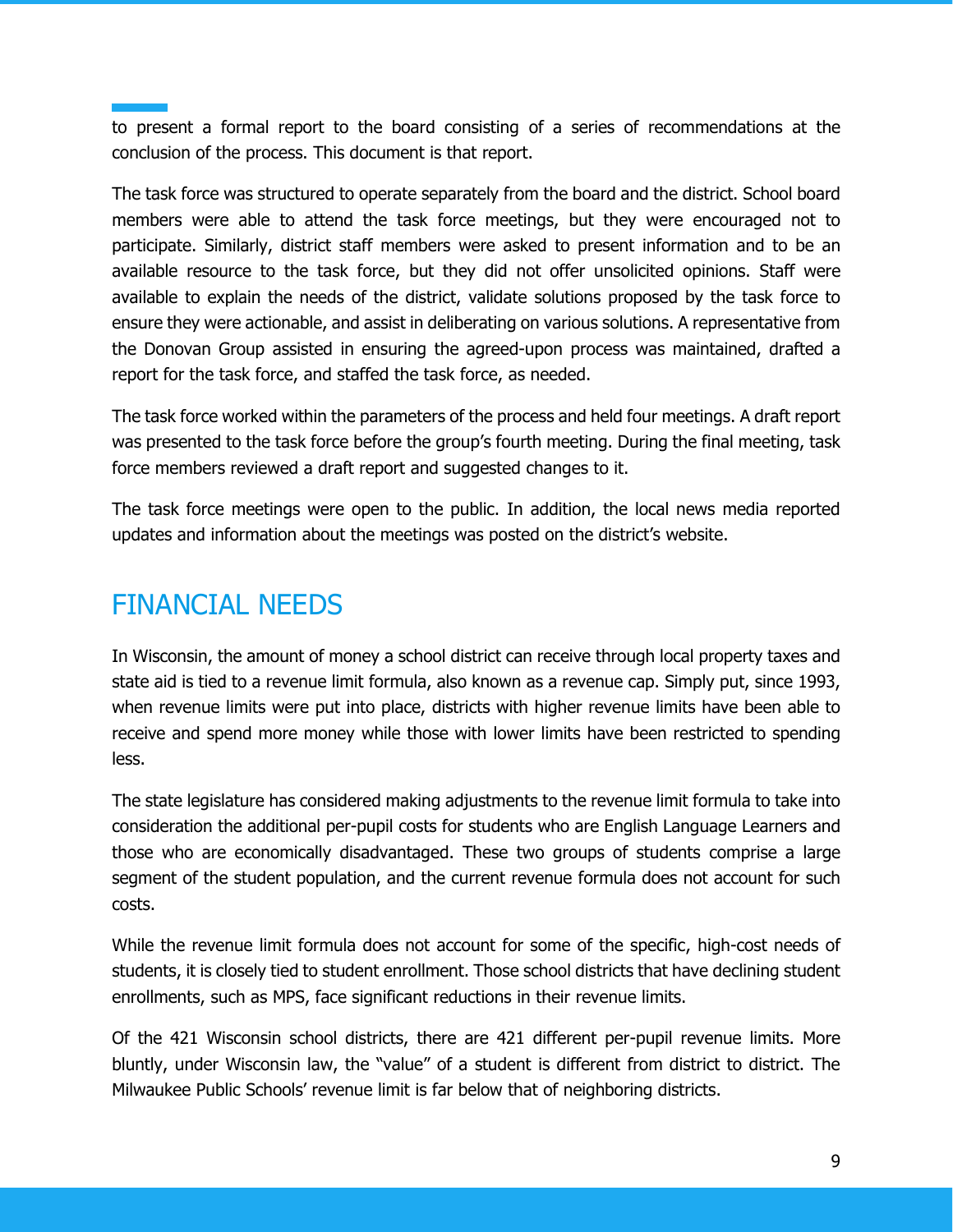In this academic year, for example, the Milwaukee Public Schools' per-pupil revenue limit is \$10,296.73. By comparison, the neighboring School District of Brown Deer has a revenue limit of 12,065.17, which is \$1,768.44 more per student, per year.

This difference is already significant at the individual student level and far greater at the district level. If MPS had the same revenue limit as the School District of Brown Deer, MPS would have \$133,000,000 more revenue this year.

The numbers are even more stark for neighboring Nicolet Union School District. Nicolet's revenue limit is a full \$5,293.27 more than the Milwaukee Public Schools', a difference that equals \$400,000,000 more for this year if Milwaukee had Nicolet's revenue limit.

It is important to note that MPS is providing highly needed services to a greater number of students than all other districts in the state, including its neighbors listed above.

While the district's financial challenges can be outlined in broad terms by reviewing its revenue limit situation, especially in relation to other districts in the area, the impact of those numbers are best understood by considering the needs of our students.

During the first meeting of the task force, which is detailed later in this report, the co-chairs requested that school district staff provide a series of categories that can be used to better communicate and understand the needs of the district and its students. Following that discussion, the "EIGHT PRIORITES OF NEEDS" were created, as outlined above.

### <span id="page-10-0"></span>**PROCESS**

In an effort to address the series of financial challenges facing the Milwaukee Public Schools, its Board of School Directors engaged in a process to inform its district community about its needs and work with the community to find a solution that meets the needs of students and ensures the long-term financial stability of the district.

The evaluative process started in June 2019 when the school board passed a resolution calling for the administration to develop a plan to engage the community in "creating a robust outline of a vision of what it would take to ensure that all students get the public schools that they deserve." The call also indicated that after the input was ". . . received and synthesized, a financial analysis [would] be done to accurately cost out the components of this vision."

Based on this effort, in August 2019, the Milwaukee Public Schools launched a community-wide survey and invited members of the entire district community to participate. The survey was designed to reach as many community members as possible in an effort to learn what they wanted for their district. The survey was translated into Arabic, Burmese, Hmong, Karen, Rohingya,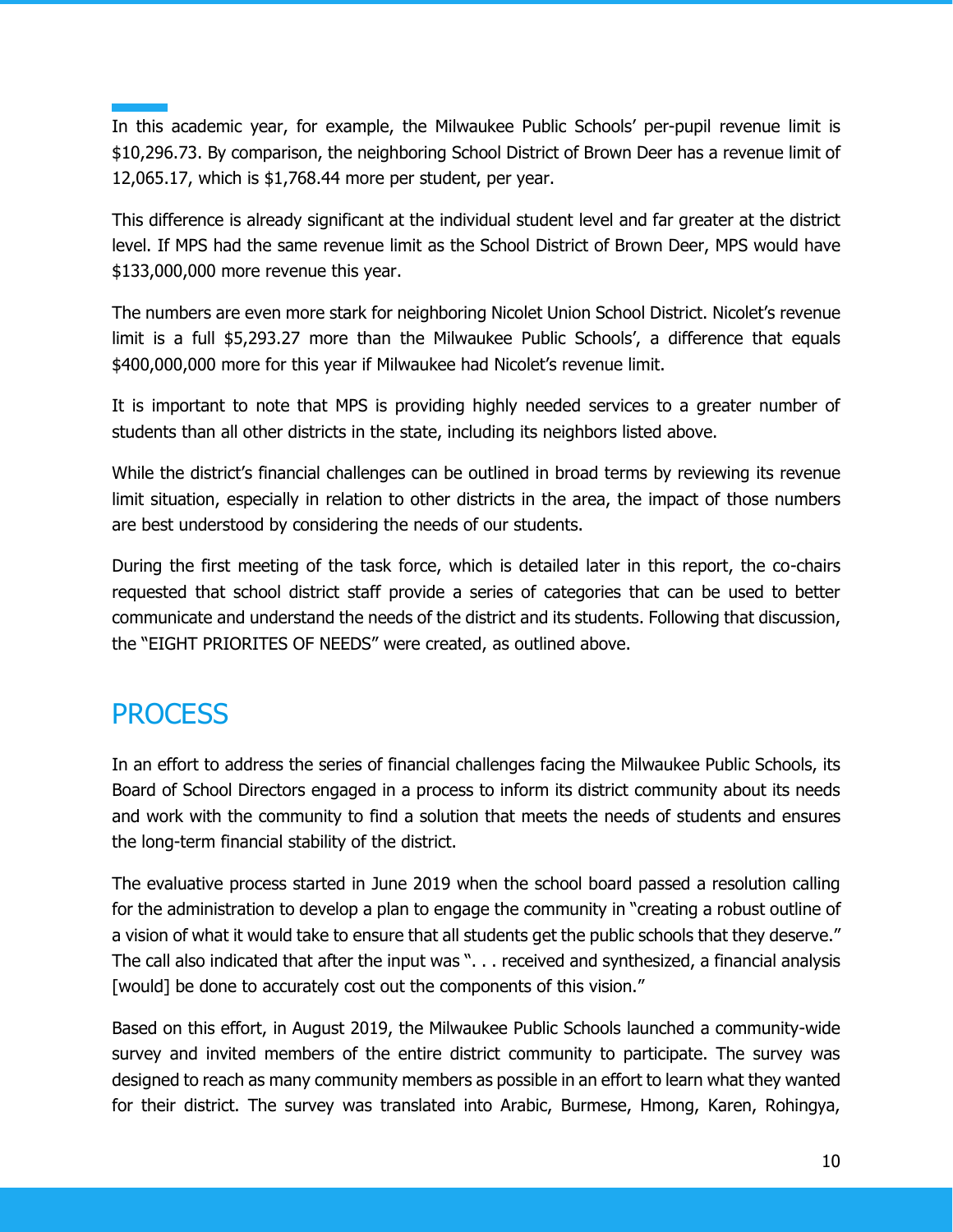Somali, and Spanish. At the time of this writing, more than 24,000 people have taken the survey, which remains open.

Respondents were asked to consider various items and indicate the level to which those items are "essential to a quality K-12 education." By overwhelming margins, all the items listed were determined to be essential.

Of particular note, when asked to indicate the level of agreement with survey statements,

- 75.8% of respondents agreed or strongly agreed that "Small class size is essential to a quality K-12 education;"
- 85.6% agreed or strongly agreed that "Certified teachers and support staff are essential to a quality K-12 education;"
- 84.8% agreed or strongly agreed that "Supportive services, such as school counselors, psychologies, social workers, and nurses, are essential to a quality K-12 education;"
- 86.0% agreed or strongly agreed that librarians, art teachers, music teachers, and physical education teachers are essential to a quality K-12 education;
- 65.2% agreed or strongly agreed that "Three-year-old kindergarten opportunities are essential to a quality K-12 education;"
- 77.16% agreed or strongly agreed that "World language, bilingual, and language immersion programming options are essential to a quality K-12 education;"
- 74.0% agreed or strongly agreed that "Program-specific offerings such as Montessori, International Baccalaureate (IB), and Advanced Placement (AP) are essential to a quality K-12 education;"
- 83.5% agreed or strongly agreed that comprehensive career and technical education (including instruction related to fields like health care, business, digital technology, building trades, engineering, and culinary arts) and STEM (science, technology, engineering, and math) programs are essential to a quality K-12 education; and 81.0% agreed or strongly agreed that continuing education for staff is essential to a quality K-12 education.

Following the surveys, the district hosted a series of feedback/listening sessions designed to engage the entire community and seek further input to help guide the district in creating a learning community that achieves a unified vision. Sessions were held:

- Thursday, September 19, 2019 at the Wisconsin Conservatory of Lifelong Learning
- Saturday, September 21, 2019 at Reagan High School
- Monday, September 23, 2019 at North Division High School
- Wednesday, September 25, 2019 at Vincent High School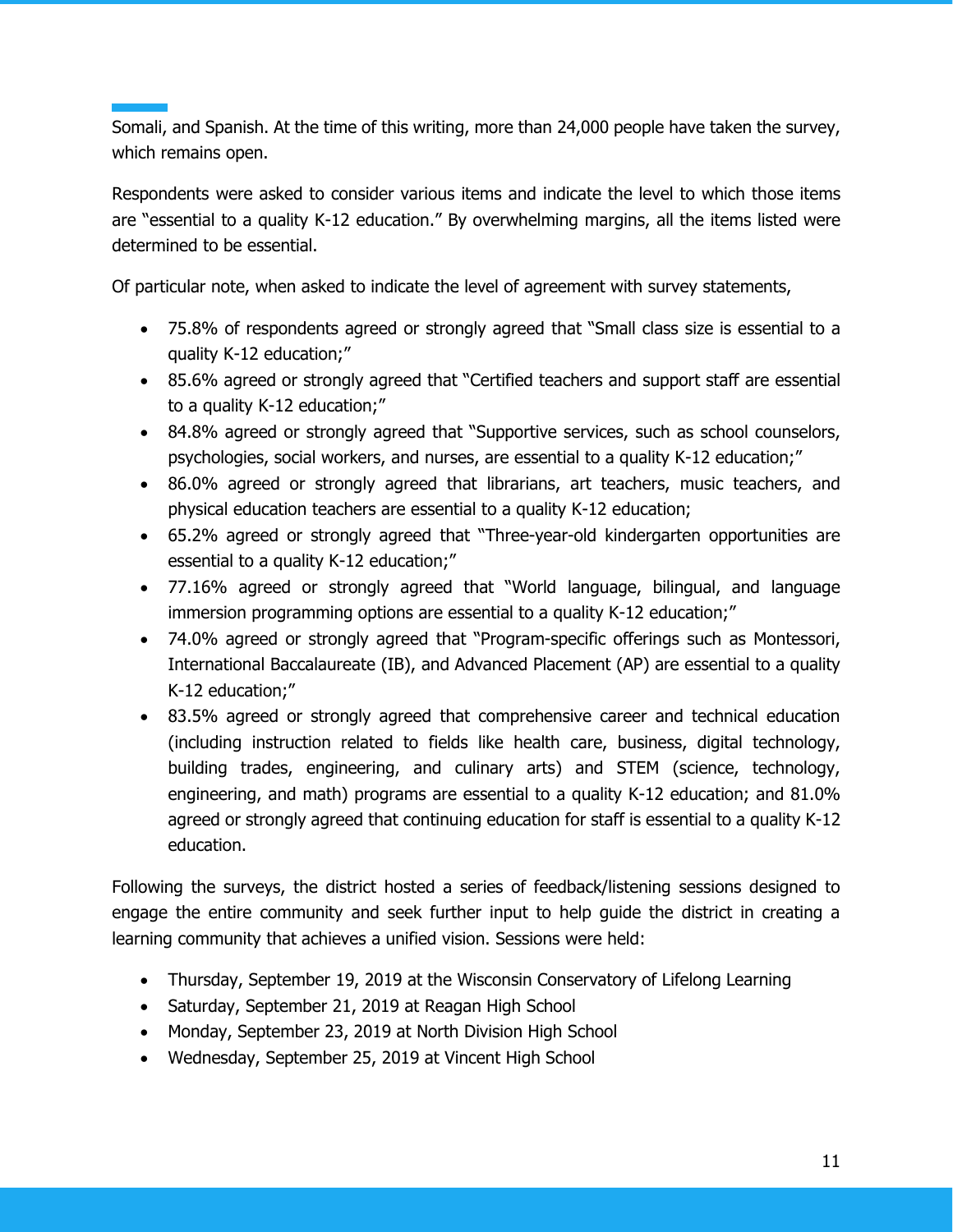After brief presentations of the survey findings, attendees formed small groups to discuss the findings and offer additional input. Hundreds of Milwaukee residents attended the four listening sessions to express their opinions.

In each of the four sessions, efforts were made to provide community members with facts about the district's enrollment trends and projections; answer questions from community members about those trends and projections; and solicit feedback to assist the board in finding solutions to the problems.

As a planned follow-up to the survey, all community members were then invited by the district to participate in any of the four task-force sessions held at Bradley Tech High School.

Several themes emerged from session participants' responses to the questions posed. The major themes were related to:

- Meeting the diverse needs of children in the district, raising expectations for students, and moving on these items now;
- Reducing class sizes and increasing student offerings;
- Ensuring equity across the district and between students in the Milwaukee Public Schools and those in neighboring districts for programs, services, and other offerings;
- Meeting students' and staff members' needs; and
- Recruiting and retaining quality staff.

Then, based on the results of the survey and sessions, the district announced on November 5, 2019, the members of a community-led task force to be co-chaired by Peter Feigin and Kimberly Walker. The 32-member task force was charged with independently examining the district's needs and developing possible solutions to those needs. The names and affiliations of the members of the task force are listed in Appendix A. Working under a formal charge from the board, the task force made a formal recommendation at the conclusion of its process, which was December 10, 2019.

This is the final report of the task force.

Board members were encouraged to attend task force meetings as part of the listening audience. District staff served the task force as information resources and a representative from the Donovan Group assisted the task force in following a process and writing the final report. Public notices were posted for all task force meetings.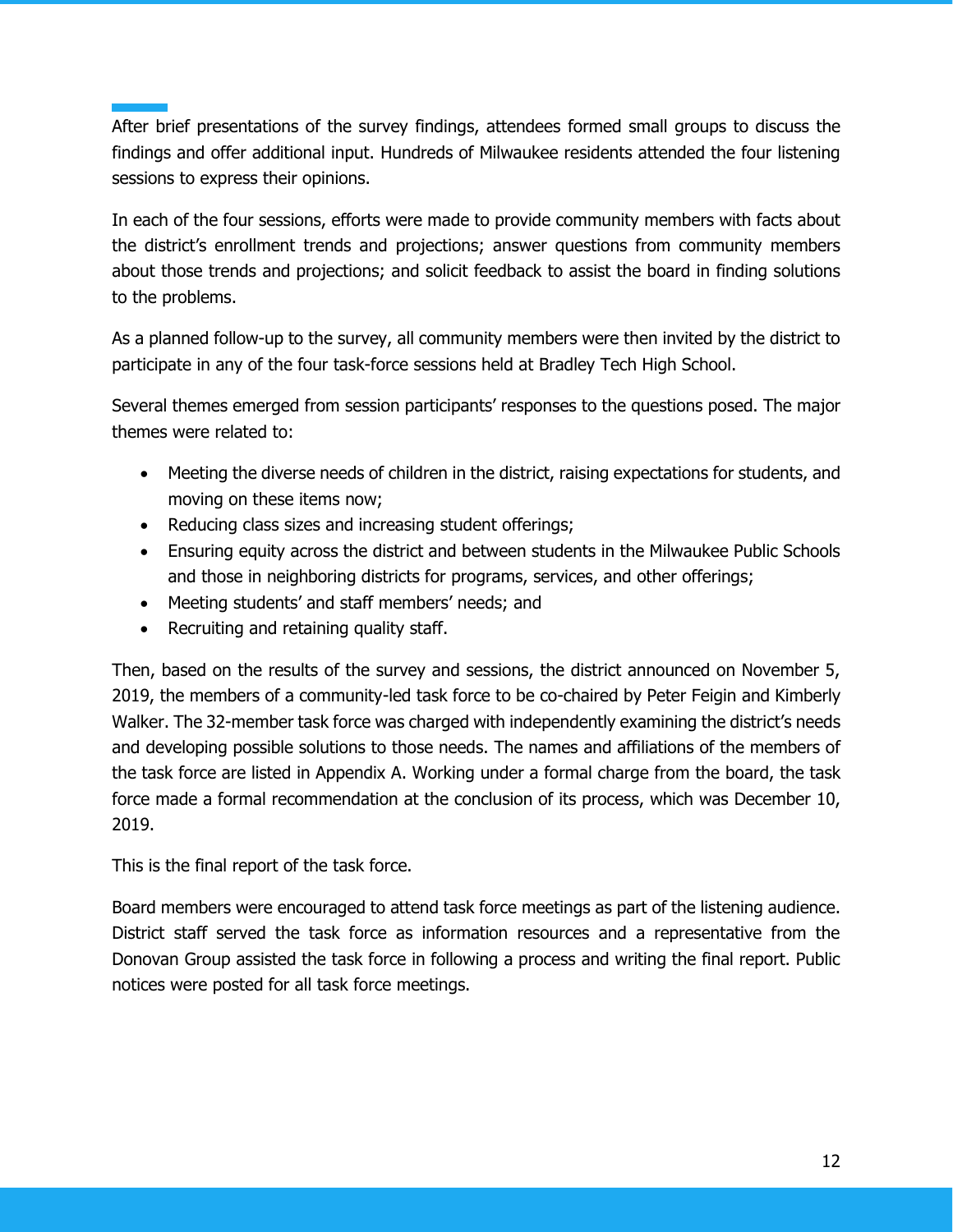# <span id="page-13-0"></span>COMMUNITY TASK FORCE MEETINGS—IN BRIEF

As noted, the Community Task Force held four formal meetings. All meetings were held at Bradley Tech High School. Below is a review of the meetings to date. All meeting agendas are included in Appendix B. All task force meetings were open to the public.

**Meeting 1–November 6, 2019:** This meeting included introductions, a review of the charge from the board, norms for how the task force would do its work, a review of roles, and a review of task force deliverables. Task force members received binders with the names of all participants, norms for engagement, and roles. A general, high-level review of the needs was presented to the group and district staff members answered questions.

As part of this first meeting, the co-chairs (in response to task force members' dialogue) asked that for the second meeting, the district be prepared to speak to categories of needs in the district in a way to organize the district's significant needs.

**Meeting 2–November 11, 2019:** During this meeting, members took a deep dive into the needs of the district. In response to the request for the district's financial needs to be discussed, the district presented the task force eight categories:

- Offering high-quality early childhood education;
- Attracting/retaining certified educators;
- Having appropriate class sizes;
- Employing professional support staff;
- Providing comprehensive career and technical education;
- Conducting facilities maintenance and creating safety improvements;
- Meeting educational standards in library sciences, art, music, and physical education; and
- Expanding access to advanced educational programming opportunities.

After presentations from district staff, task force members had the opportunity to ask questions and to discuss the various needs regarding the district.

At the conclusion of the second meeting, the co-chairs asked the district to create a set of solutions to the district's needs, including a "gold standard" aligned with best practices designed to ensure students' needs are met.

**Meeting 3–November 18, 2019:** In responding to the request by the co-chairs in the second meeting for a set of solutions, the district provided two solutions. Option A was aligned with current and emerging best practices and included similar items to those offered in neighboring districts. A second set of options, Option B, was created as a less robust solution that met the needs of students, but at a lower level than that of Option A.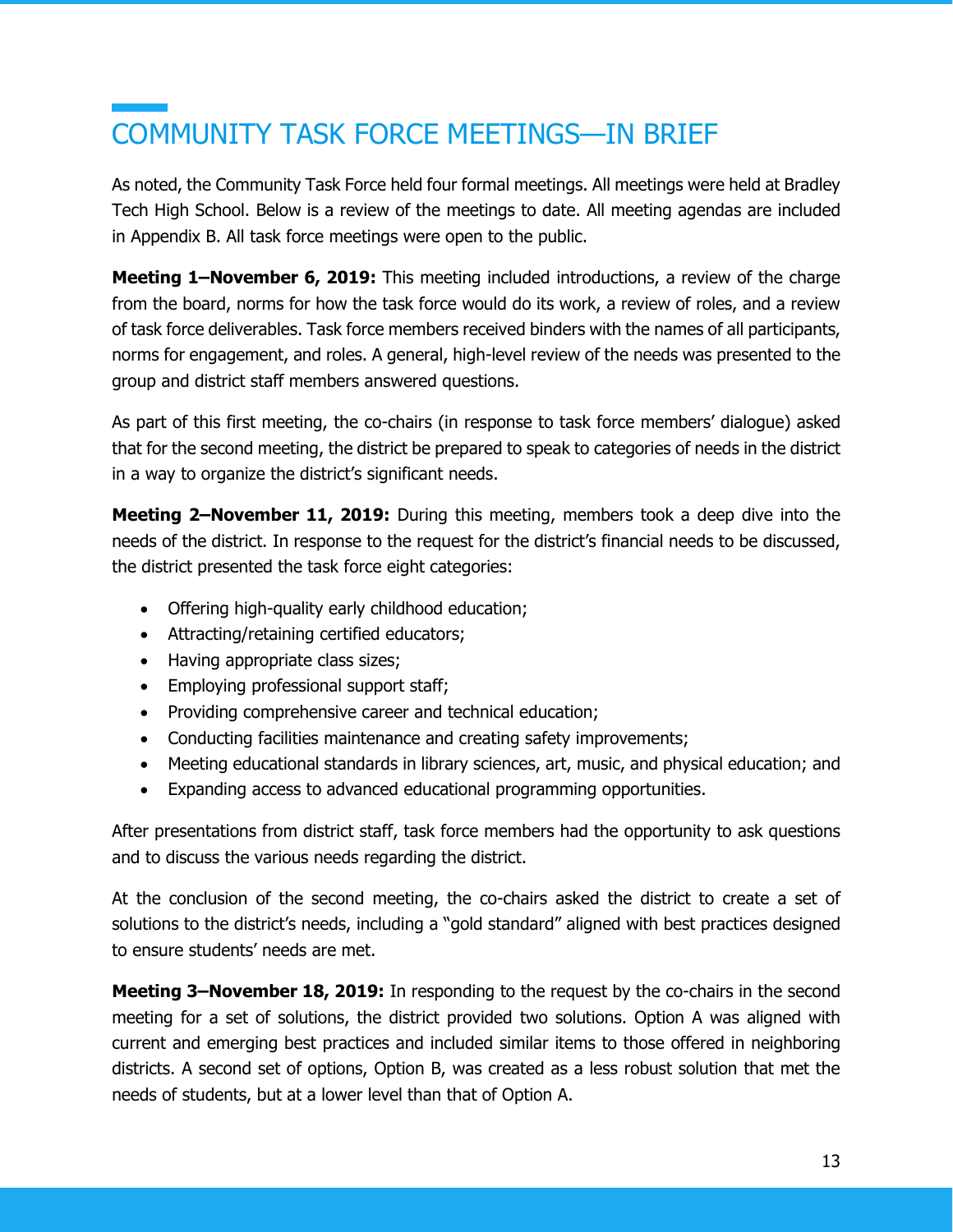In presenting information to the task force, district staff explained that while the district has significant facilities-related needs, the priority must remain on the education of children in the district's classrooms. Therefore, the following A and B options that were presented focused on operational needs rather than long-term, facilities-related needs.

#### **Early Childhood 3K to 3rd Grade**

#### Option A

- 1 teacher per 15 students (566 additional teachers)
- Full-day K3/K4 Head Start
- Teachers with a license in early childhood education
- National Association for the Education of Young Children early childhood guidelines
- Related professional development costs

#### Option B

- 1 teacher per 20–22 students (185 additional teachers)
- Teachers with coursework in early childhood education
- Wisconsin Model Early Learning Standards (WMELS)
- Related professional development costs

#### **Class Size**

#### Option A

- K3–3rd: 1 teacher per 15 students
- 4th–8th: 1 teacher per 20 students
- 9th–12th: 1 teacher per 23 students
- 958 additional staff members

#### Option B

- K3–3rd: 1 teacher per 20 students
- 4th–8th: 1 teacher per 23 students
- 9th–12th: 1 teacher per 25 students
- 325 additional staff members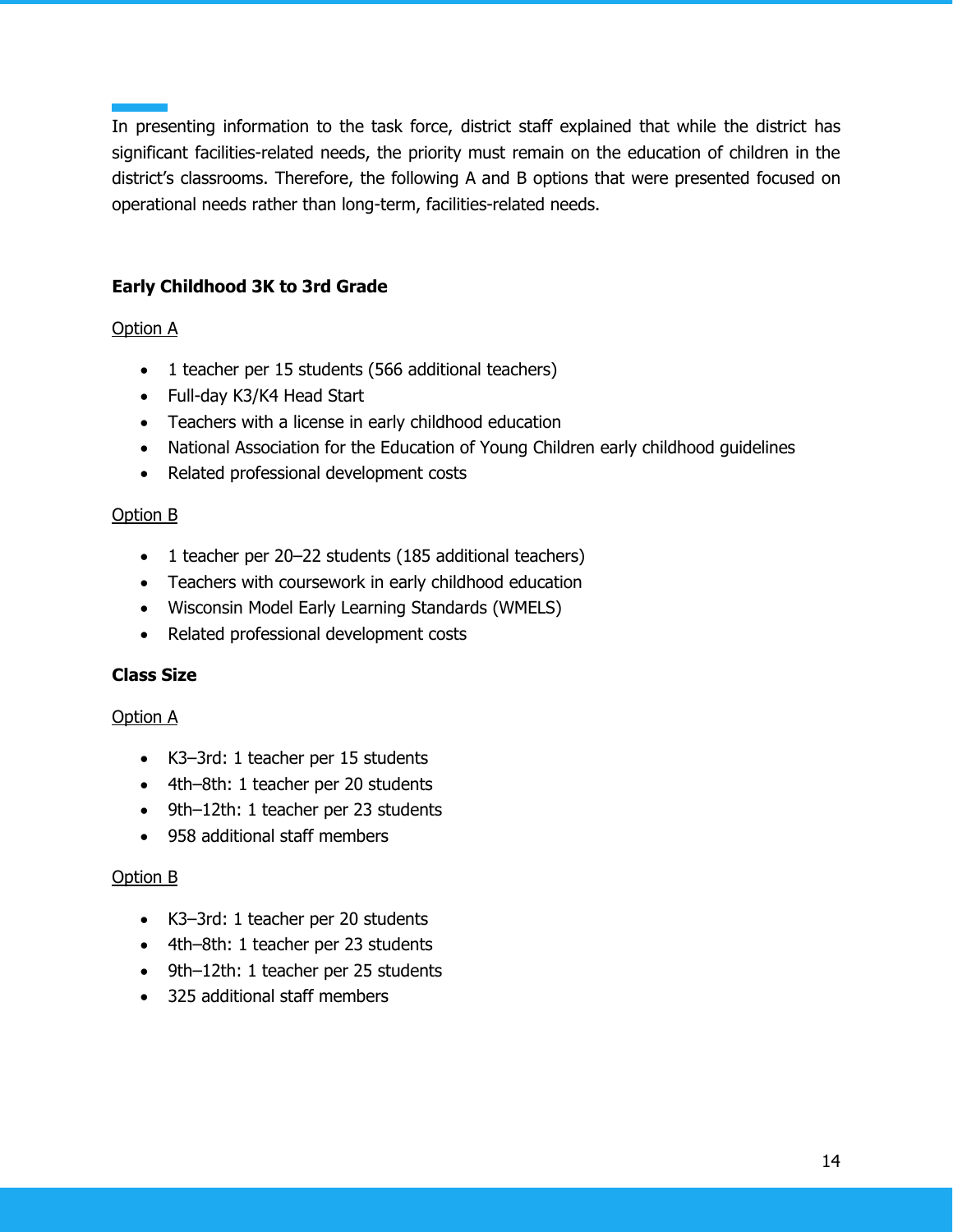#### **Library Sciences, Art, Music, and Physical Education**

#### Option A

- One full-time certified library media specialist per school; 104 additional staff members
- Art: 1 staff up to 400; 2 staff up to 700; 3 up to 1,000; 142 additional staff members
- Music: K-5th, 75 minutes per week; band/orchestra/choir; 166 staff members
- 1 physical education teacher for every 390 K-5th grade students

#### Option B

- Half-time staff for K-8th; Full-time high school staff: 49 additional staff members
- Art: 1 staff member for up to 500 students; 2 staff members for up to 1,000 students; 108 additional staff members
- K-5th: 60 minutes per week; band/orchestra/choir; 151 staff members
- 1 physical education teacher for every 600 K-5th students

#### **Support Staff**

#### Option A

- Move to a support ratio of 1 to 250
- Counselors 156 additional staff
- Psychologists 121 additional staff
- Social Workers 135 additional staff
- Nurse per school 80 additional staff

#### Option B

- Move to a support ratio of 1 to 350
- Counselors 82 additional staff
- Psychologists 47 additional staff
- Social Workers 61 additional staff
- Nurse per school 80 additional staff

#### **Career and Technical Education (CTE)**

#### Option A

- Grades 6–8: Licensed CTE teacher(s) (based on enrollment) to provide at least 12 weeks of CTE instruction for all students in all three grades
- Enrollment of more than  $1,200 =$  three or more pathways with 2-3 teachers per pathway
- Staff = 75 Career and Technical; 29 Computer Science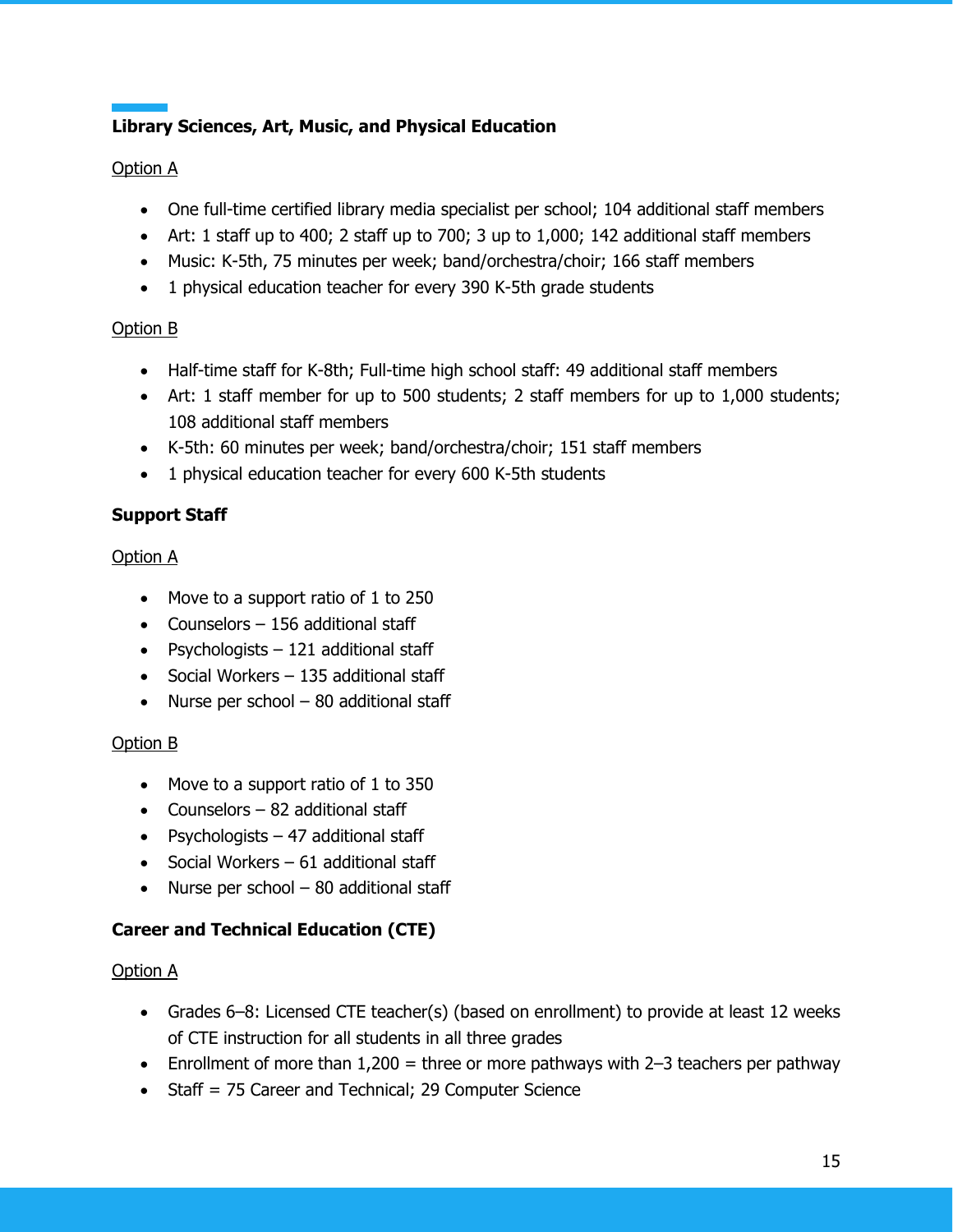Option B

- Grades 6–8: Licensed CTE teacher(s) (based on enrollment) to provide at least 12 weeks of CTE instruction for all students in all three grades
- Maintain existing career and technical educator pathways at high schools with programs and add one pathway with 2 teachers to high schools that do not have career and technical educator
- Staff = 25 Career and Tech; 29 Computer Science

#### **Advanced Education**

Option A

- Full-time teachers for gifted and talented students in multiple grades
- Full-time world language teacher
- Monthly opportunities to engage with experts in students' area(s) of gifted and talented abilities, on or off site, or through the use of technology, including Telepresence

#### Option B

- Teachers for gifted and talented students in multiple grades
- World language
- Opportunities to engage with experts in students' area(s) of gifted and talented abilities, on or off site, or through the use of technology, including Telepresence

#### **Facility Needs**

#### Option A

- Combination of new construction and significant renovations
- Building envelope, HVAC, plumbing, ceilings, lighting, floors, painting, electrical systems, safety/fire alarms

#### Option B

• Moderate renovations including ceilings, lighting, floors, and painting

As with most other school districts, the Milwaukee Public Schools' costs to address all of its needs at one time, including facility needs, are extremely high. Moreover, the costs for the A and B versions, considering the difference between the district's current revenue limit situation, are also very high. The costs are \$2,029,385,478 and \$615,022,115 for options A and B, respectively. These numbers are a reflection of the "gold standard" needs of our students which we requested from the district in our second meeting.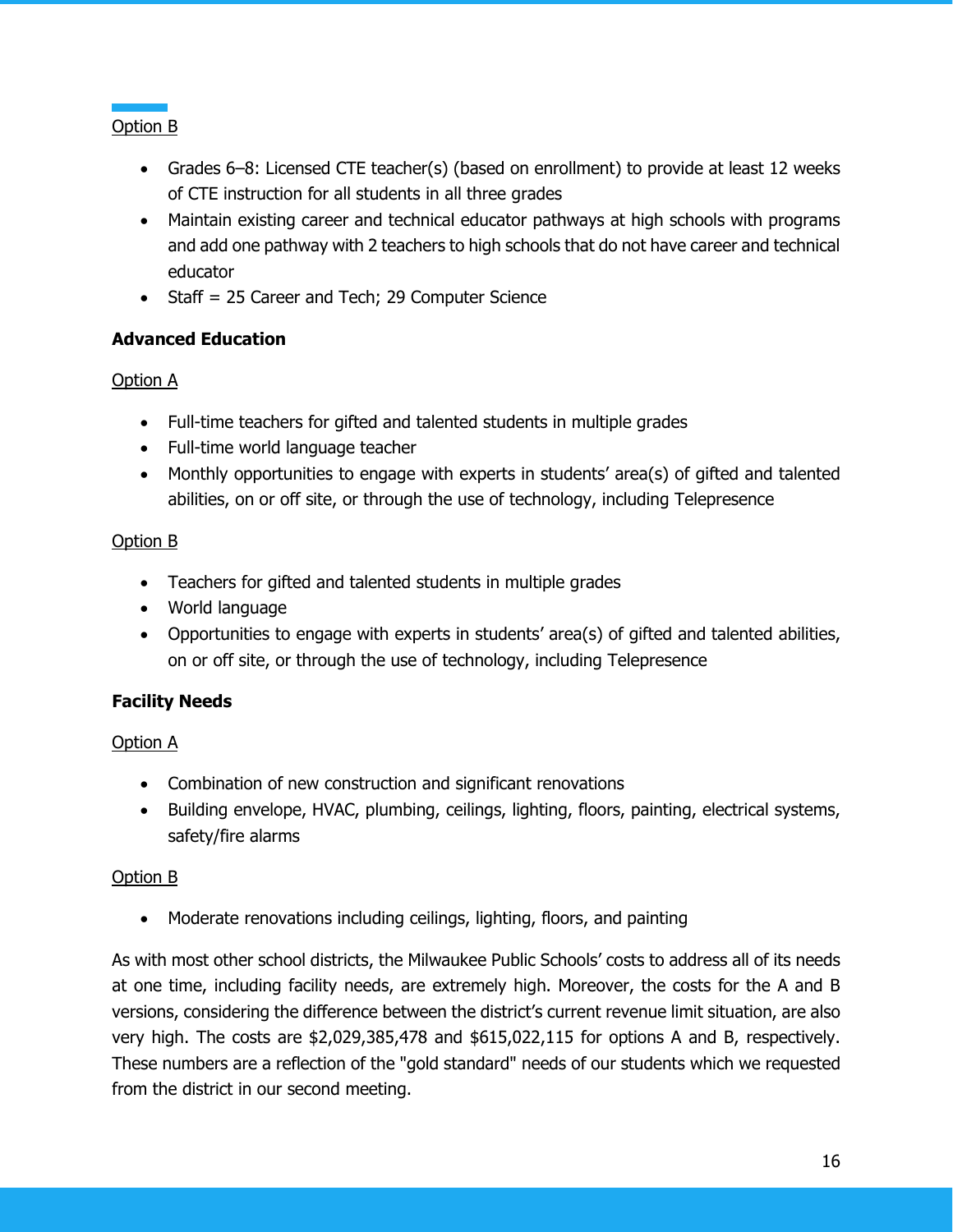These figures reflect the needs of our students that they deserve to have filled. To be clear, these figures are not the levels at which we recommend the board go to referendum. As noted earlier in the report, any referendum effort must balance the needs of our students with our community's ability to pay.

**Meeting 4–December 10, 2019**: During the final meeting, members reviewed a draft of this report. Taskforce members offered suggestions and agreed that the co-chairs should make final changes to the document based on the discussion that took place.

### <span id="page-17-0"></span>DIALOGUE

During their time together, the task force members engaged in thoughtful dialogue that covered a range of ideas and options. Although this gave way to the proposed recommendation included later in this report, the members believed that a summary review of the dialogue should be included to illustrate how the recommendations were formed.

The following are some of the ideas discussed during the task force meetings:

**The district has urgent needs that require attention now.** There was agreement among task force members that the operational needs outlined by the administration require the urgent attention of the school board. Task force members acknowledged the district's needs and encouraged the school board to keep those needs top of mind. Members agreed that the more urgent operational issues must be addressed first.

**Milwaukee students deserve what students in other districts are receiving.** When discussing the two sets of options, task force members agreed that students in Milwaukee Public Schools deserve the same types of high-quality programs and services and the same level of staffing as students in other districts.

**The school board should pursue a referendum to address its needs.** In Wisconsin, school boards can vote to place an operational referendum question on the local ballot that, if passed by the majority of residents, allows the board to exceed its revenue limit at a level identified in the ballot question.

**However, the referendum must take into consideration the ability for homeowners to pay.** Task force members were very quick to note that the school board must ensure that it takes into consideration the ability of Milwaukee residents to pay for a referendum. They struggled with the issue of balancing the needs of the school district with the needs of taxpayers.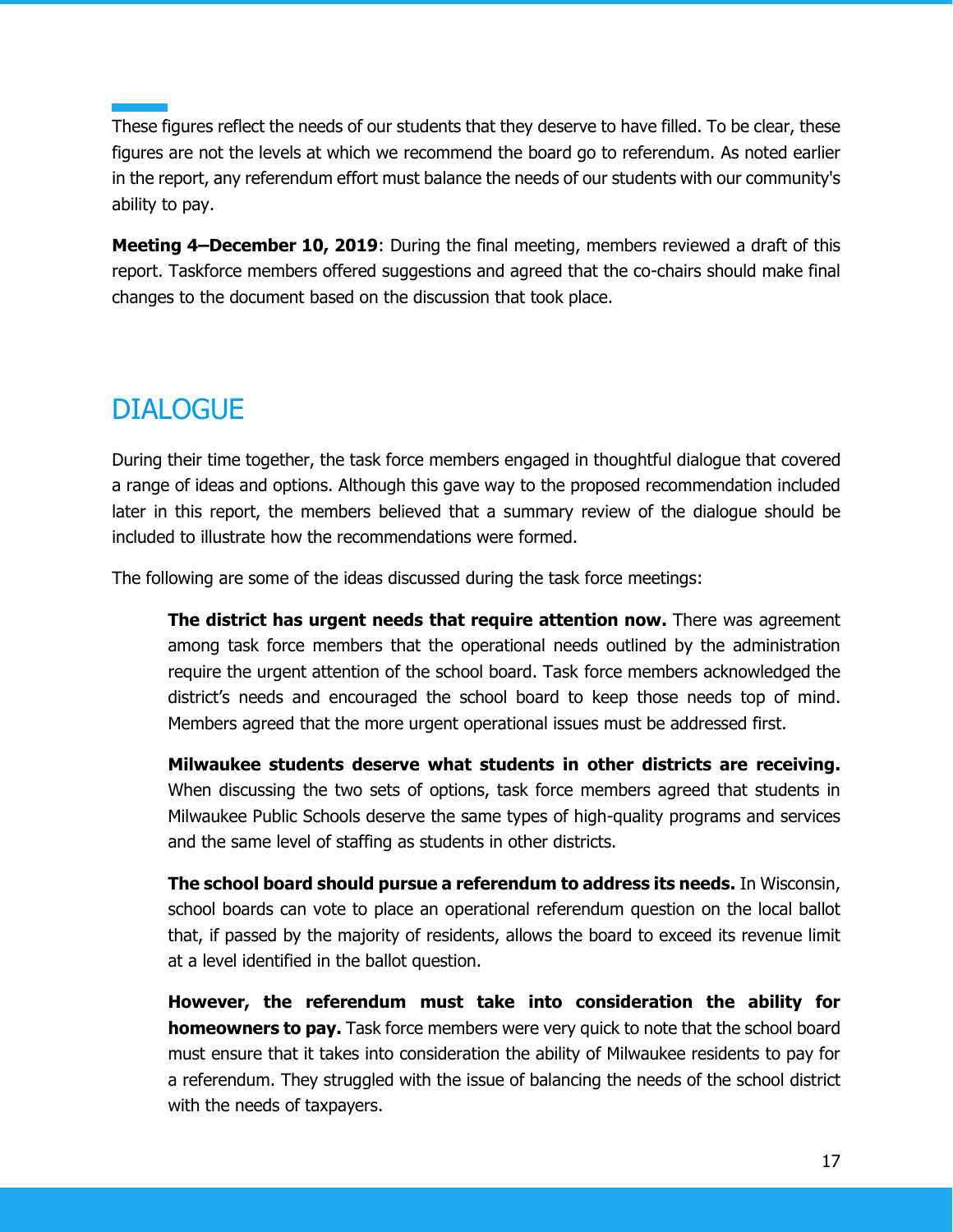**Finally, the district must create a strong narrative and strong fact-based justification for a specific amount of funding.** While members agree that needs exist, and further agree that needs are critical and should be addressed with a sense of urgency, questions were raised regarding the school district's accountability. While many accountability measures are in place for the Milwaukee Public Schools in various forms at the different levels of government, in seeking additional revenue, the school board has an opportunity and obligation to further engage the community about how the additional money will be used and its progress toward achieving its goals. What this accountability is and how this accountability will be put into place goes well beyond the charge of the task force.

Some members indicated that the board should ensure a pre-referendum engagement effort and use polling to determine the willingness and ability for the community to pay for a solution. The group seemed to agree that the school board should pursue a referendum to address all of the needs as soon as possible, but not to create a levy that is untenable for homeowners.

### <span id="page-18-0"></span>RECOMMENDATIONS

When creating its recommendations to the board, task force members focused on meeting the needs of current and future students while respecting the abilities of homeowners. The lenses through which these recommendations were made include the following parameters established by the board charge: (1) Provide long-term financial stability and sustainability; (2) Ensure the district's ability to achieve its vision; (3) Take into consideration the impact on local taxpayers; and (4) Maintain consistency with the school board's focus on continuous improvement and reflect the realization that the district must ensure its graduates are able to be successful in an increasingly complex economy and society.

The following are the task force's recommendations to the Milwaukee Board of School Directors:

- Build increased community awareness of the assets and needs of MPS.
- Establish metrics and timelines for the eight priorities.
- Develop and articulate an aspirational, equitable budget.
- Frame and execute a referendum.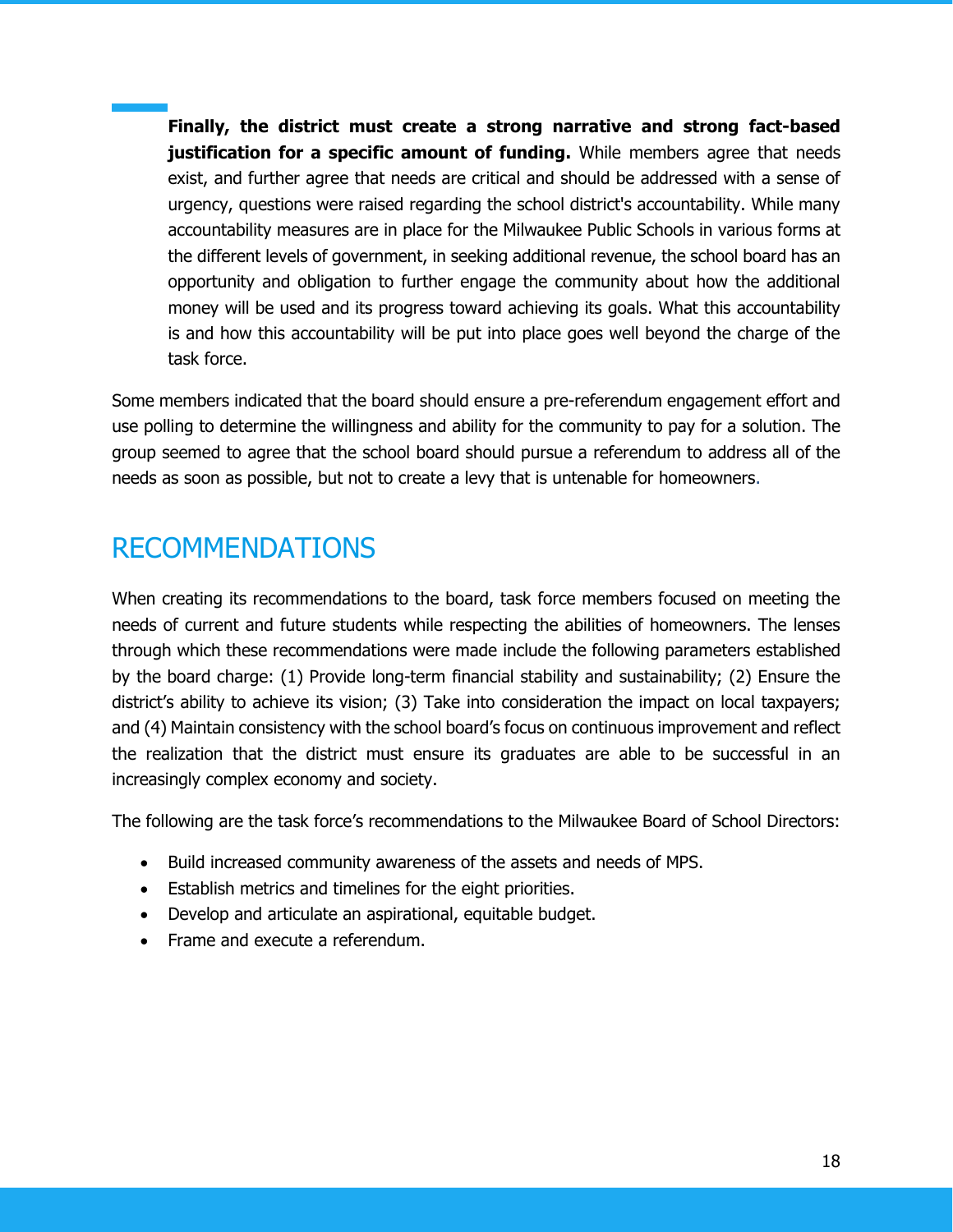# <span id="page-19-0"></span>ADDENDUM A: Task Force Charge

October 2, 2019

Board Charge to Community Task Force

On behalf of the Milwaukee Public School of Board of Directors, we want to thank you for your participation in the Community Task Force. The purpose of this document is to present a formal charge for the task force.

The Community Task Force shall consider the Milwaukee Public Schools' financial situation and work as a committee to develop a written report that details a solution or a set of solutions for the Board of Directors to consider within the context of the parameters detailed below.

The report shall be presented to the Board of Directors for review and possible action. The board must note that establishing this task force does not bind it to accept the task force's suggested solution(s).

#### 1. Specific Duties

The Community Task Force shall present the board a solution (or set of solutions) that:

- Provides long-term financial stability and sustainability;
- Does not risk financial jeopardy to the district and represents a multi-year plan;
- Ensures the district's ability to achieve its vision;
- Takes into consideration the impact on local taxpayers;
- Does not propose materially altering the current structure/program offerings;
- $\circ$  Is consistent with the school board's focus on continuous improvement and reflects the realization that the district must ensure that its graduates are able to be successful in an increasingly complex economy and society;
- Accounts for state and federal laws;
- Protects the district's assets and ensures these are adequately maintained; and
- $\circ$  Ensures the district's ability to develop, attract, and recruit highly skilled teachers and staff.
- 2. Reporting Responsibilities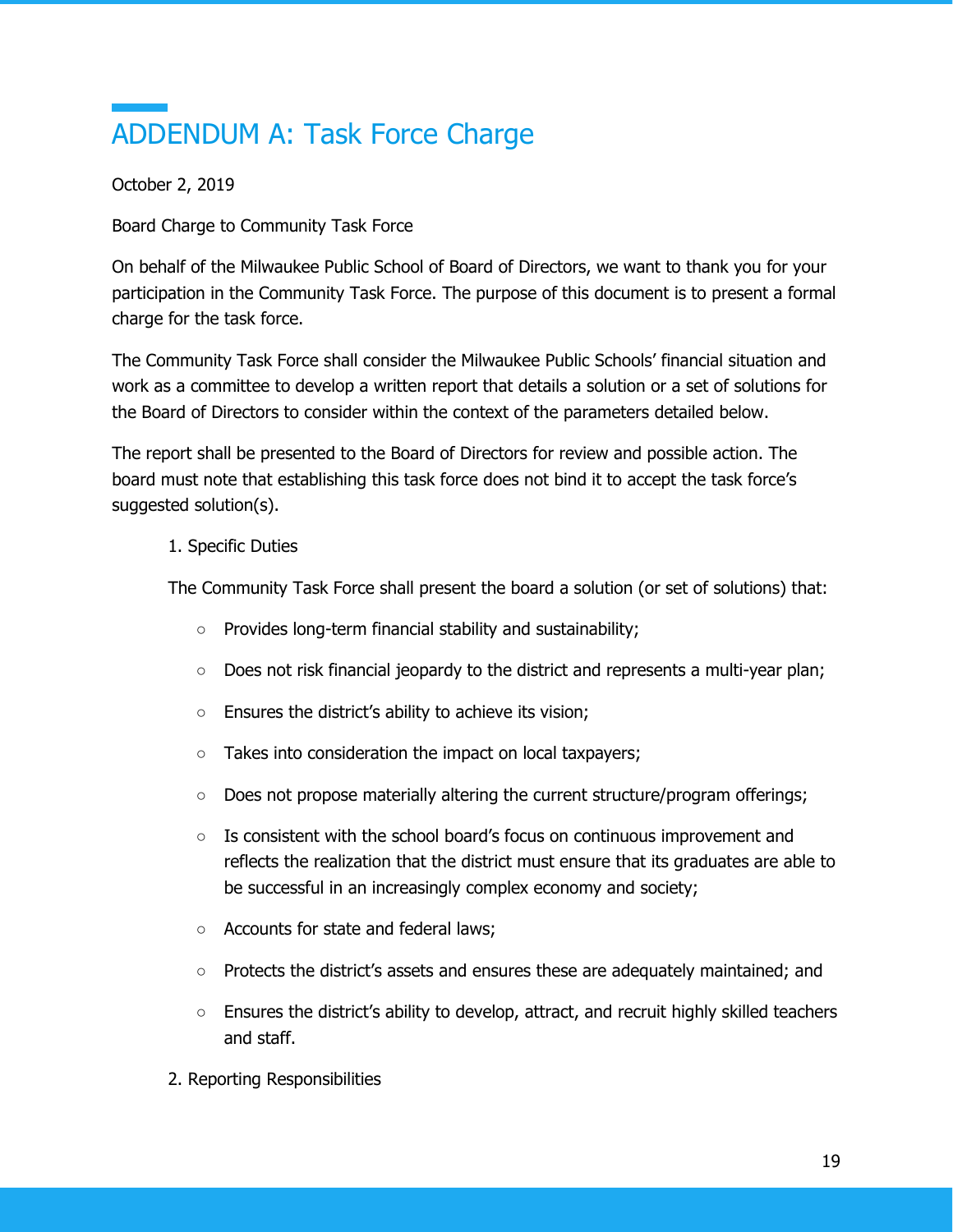The chairs of the Community Task Force are specifically charged with the following duties:

- Running the meetings and keeping the process moving;
- Seeking consensus among task force members on all decisions; and
- Keeping the Board of Directors representative apprised of problems encountered by the task force in the course of its work.

#### 3. Membership

The Community Task Force shall consist of 16-30 voting members. While Board of Director members desire the option of attending task force meetings, they will neither actively participate in the meetings nor vote on the findings. Because board members may attend meetings, all task force meetings will be posted as open meetings; this means the public may attend, but not participate in these meetings.

#### 4. Staff Support

The district will provide support for the work of the task force. If you have any questions about this document, please call Jennifer Mims-Howell at 414-438-3648 or email her at mimshjn@milwaukee.k12.wi.us.

Sincerely,

Milwaukee Public Schools Board of Directors

Larry Miller, President

### <span id="page-20-0"></span>ADDENDUM B: Task Force Members

Nicole Angresano/United Way of Greater Milwaukee & Waukesha County

Nafessa Burdine/Manpower Group

Tina Chang/Syslogic Inc.

Patricia Contreras/Rockwell Automation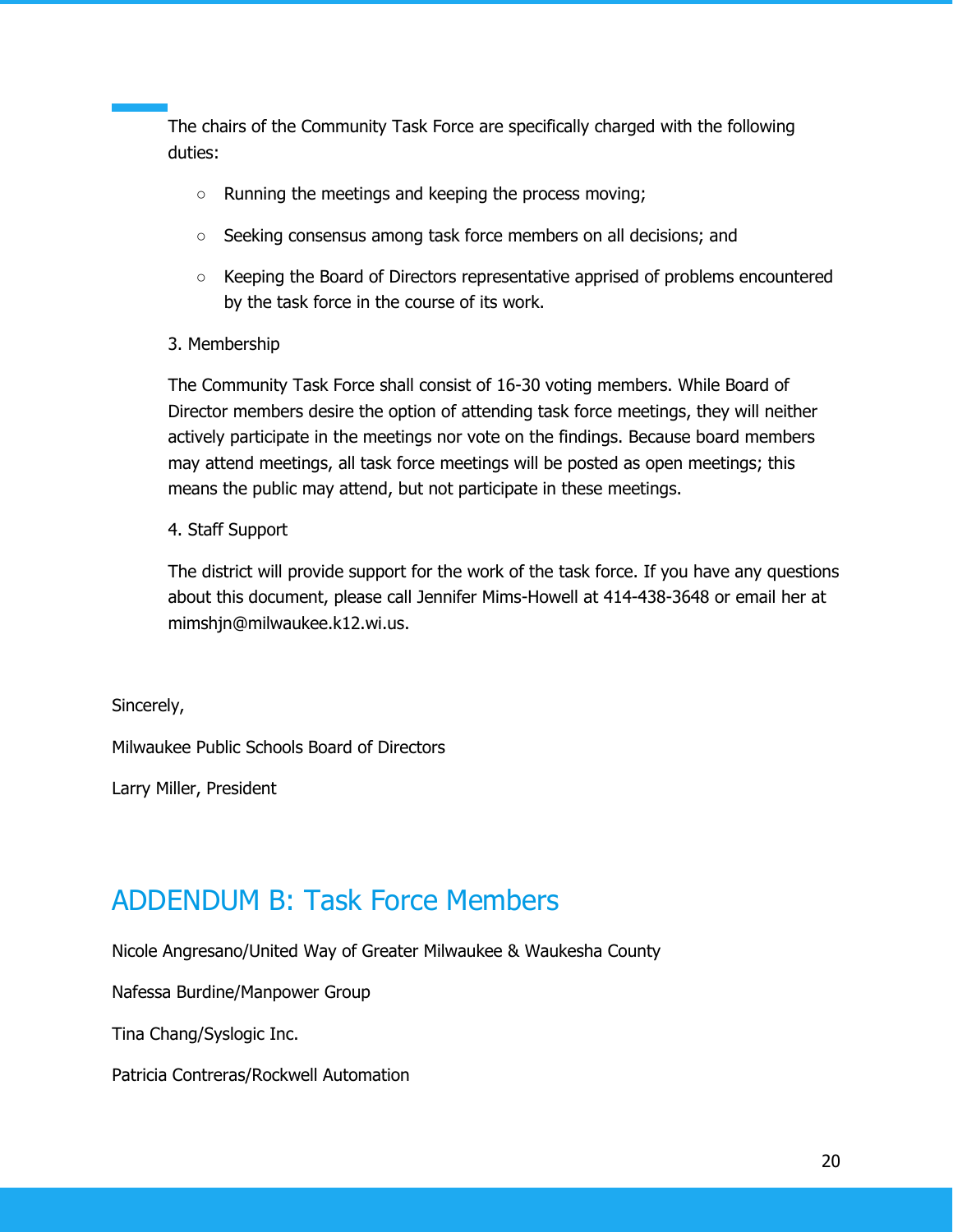Dr. Robert 'Bert' Davis/America's Black Holocaust Museum Mike Fabishak/Associated General Contractors Peter Feigin/The Milwaukee Bucks Pam Fendt/Milwaukee Area Labor Council Steve Francaviglia/Aurora Health Care Dr. Antonio Guajardo/Mexican Fiesta Ken Hanson/Hanson Dodge Creative Josephine Hill/North Division High School Alumna Reggie Jackson/Nurturing Diversity Partners John Kersey/Zilber Ltd. Dr. Vicki Martin/Milwaukee Area Technical College Reverend Marilyn Miller/Milwaukee Inner-city Congregations Allied for Hope (MICAH) Dr. Mark Mone, Chancellor, UW-Milwaukee Christine Neumann Ortiz/Voces de la Frontera Jennifer O'Hear/Common Ground Dr. Rogers Onick/Metropolitan Milwaukee Alliance of Black School Educators (MMABSE) Nicolo Onorato/MPS Teacher Fred Royal/NAACP Mark Sabljak/Sabljak & Budisch Rachel Schlueter/MPS Teacher Dr. Alan Shoho/UW-Milwaukee Cathy Stagmer/Komatsu Mining Corp. Group Teri Sullivan/Arts@Large Julia Taylor/Greater Milwaukee Committee (GMC)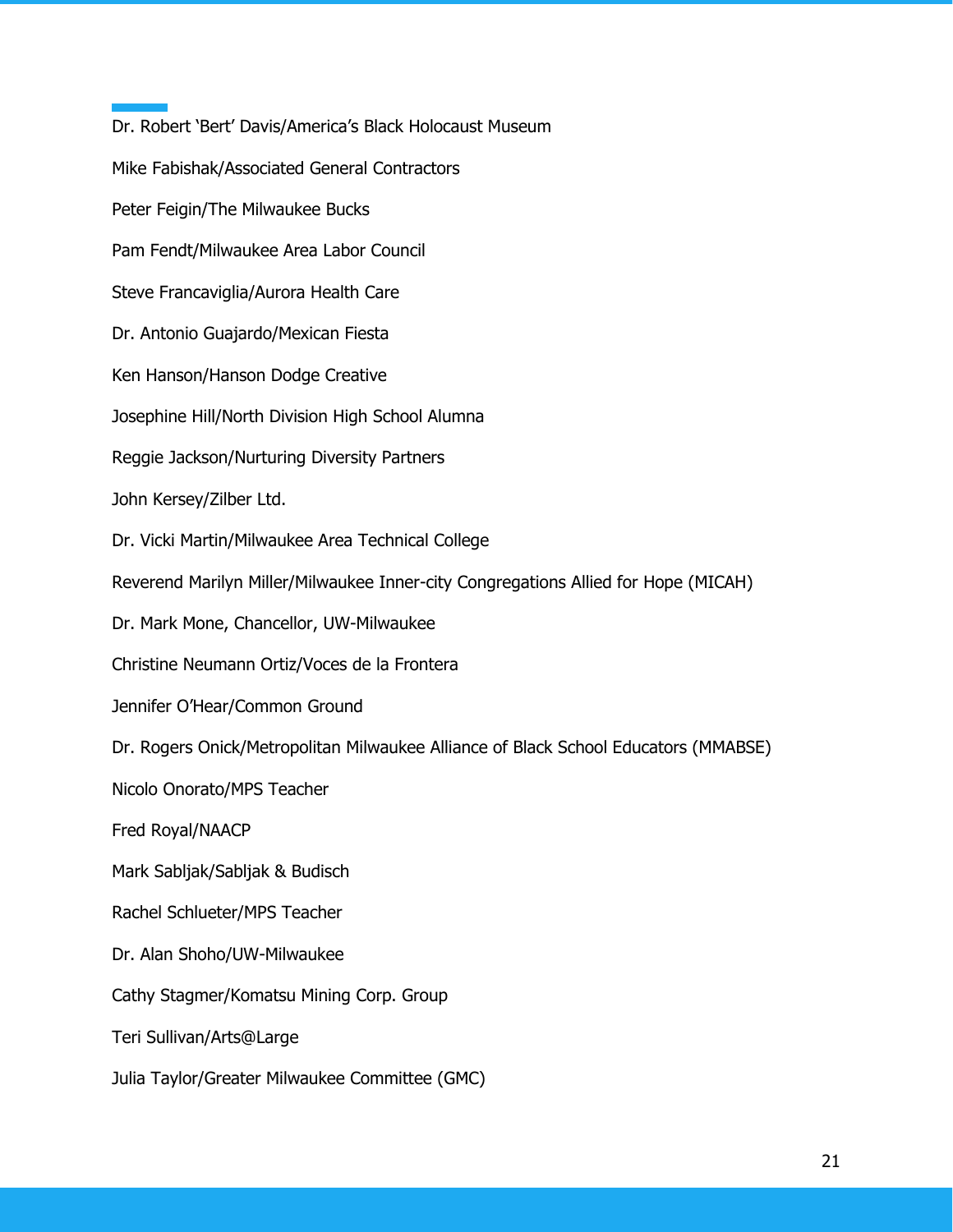Kathy Thornton Bias/Boys and Girls Clubs of Greater Milwaukee Cendi Trujillo Tena/Leaders Igniting Transformation (LIT) Kimberly Walker/Boys and Girls Clubs of Greater Milwaukee Joanne Williams/Black Nouveau

### <span id="page-22-0"></span>ADDENDUM C: Task Force Meeting Agendas

#### **Community Task Force Meeting #1**

Wednesday, November 6, 2019 5:30 – 7:30 PM, Bradley Tech High School, 700 South 4th Street, Milwaukee

I) Welcome – Larry Miller, President, Milwaukee Board of School Directors (3 min)

II) Introduction of Co-chairs and the Task Force – Co-chairs (22 min)

III) Process to Date – Administration (10 min) Dr. Posley, Superintendent of Schools

IV) Process and Your Role as a Task Force Member – Joe Donovan (10 min)

V) Charge from the Board to the Task Force – Co-chairs (10 min)

VI) District Needs – Administration (15 min)

- Chris Thiel, Legislative Policy Manager, Milwaukee Public Schools
- Eduardo Galvan, Southwest Regional Superintendent, Milwaukee Public Schools

VII) Preview of Agenda Items for Meeting #2 – Co-chairs (10 min)

VIII) Questions and Answers/Task Force Discussion – Co-chairs (25-30 min)

#### **Community Task Force Meeting #2**

Monday, November 11, 2019 5:30 – 7:30 PM, Bradley Tech High School, 700 South 4th Street, Milwaukee

- I) Welcome Co-Chairs (5 min)
- II) Overview of the Needs Dr. Keith Posley, Superintendent of Schools (5 min)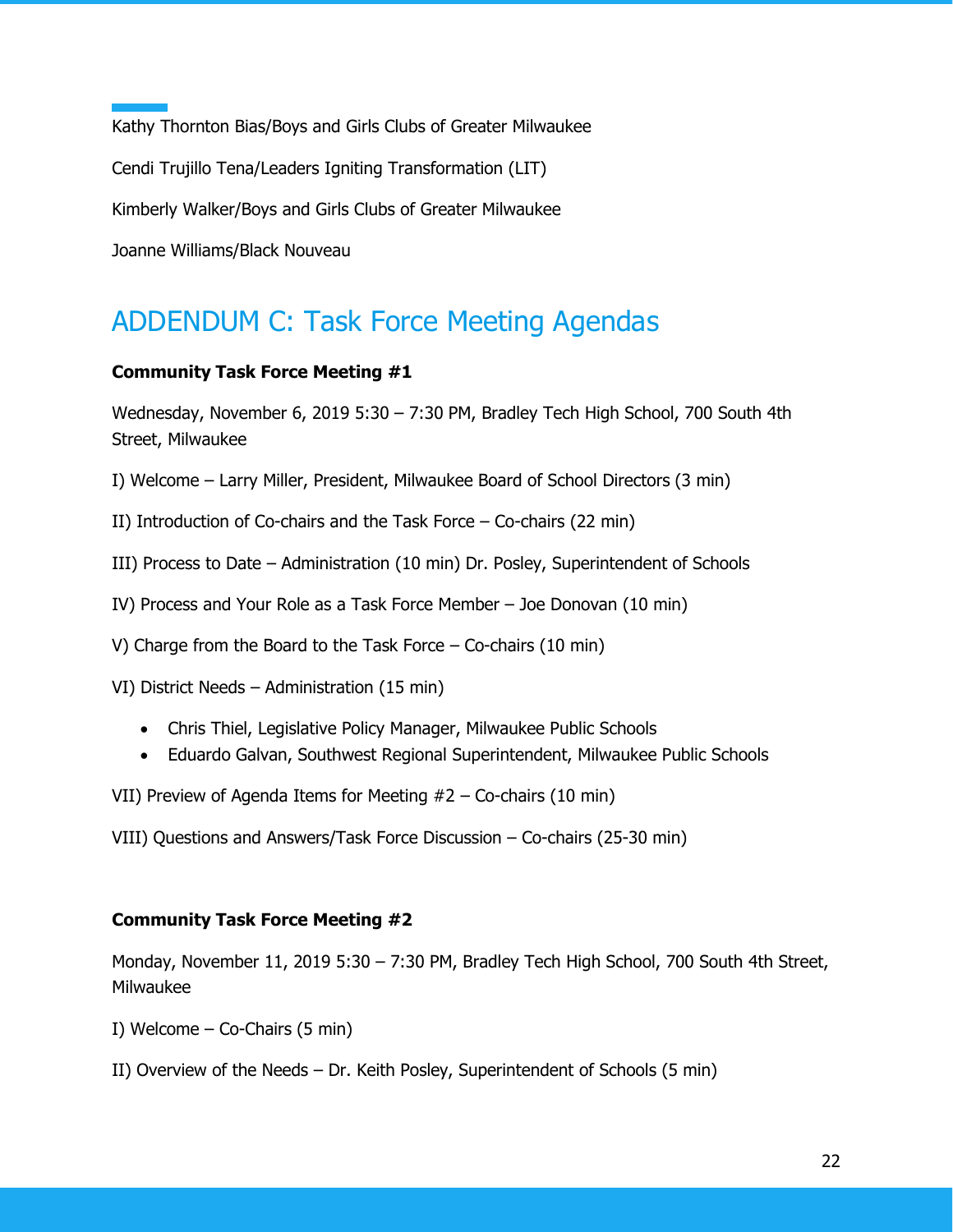III) High-Quality Early Childhood Education – Dr. Jeremiah Holiday, Interim Chief Academic Officer (5 min)

IV) Attracting/Retaining Certified Educators – Evangeline Scoptur, Interim Chief Human Resource Officer (5 min)

V) Class sizes – Martha Kreitzman, Chief Financial Officer (5 min)

VI) Meeting educational standards for programming in the areas of library sciences, art, music,

and physical education – Dr. Jeremiah Holiday, Interim Chief Academic Officer (5 min)

VII) Professional Support Staff – Evangeline Scoptur, Interim Chief Human Resource Officer (5 min)

VIII) Comprehensive Career and Technical Education – Dr. Jeremiah Holiday, Interim Chief Academic Officer (5 min)

IX) Facility Maintenance and Safety Improvement – Travis Luzney, Director of Facilities and Maintenance Services and Dr. Katrice Cotton, Chief Administration Officer (5 min)

X) Expanding access to advanced educational programming opportunities – Dr. Jeremiah Holiday, Interim Chief Academic Officer (5 min)

XI) Preview of Agenda Items for Meeting #3 – Co-chairs (10 min)

XII) Questions and Answers/Task Force Discussion – Co-chairs (50 min)

XIII) Adjourn – Co-chairs

#### **Community Task Force Meeting #3**

Wednesday, November 18, 2019 5:30 – 7:30 PM, Bradley Tech High School, 700 South 4th Street, Milwaukee

I) Welcome, Review of Progress to Date, Discussion of Meeting Goals – Co-Chairs (10 min)

II) Presentation of Solutions – Dr. Keith Posley, Superintendent of Schools (5 min) and Chris Thiel, Legislative Policy Manager (25 min) (total 30 min)

III) Questions and Answers about Presented Solutions – Co-chairs (20 min)

IV) Discussion – Co-chairs (30 min)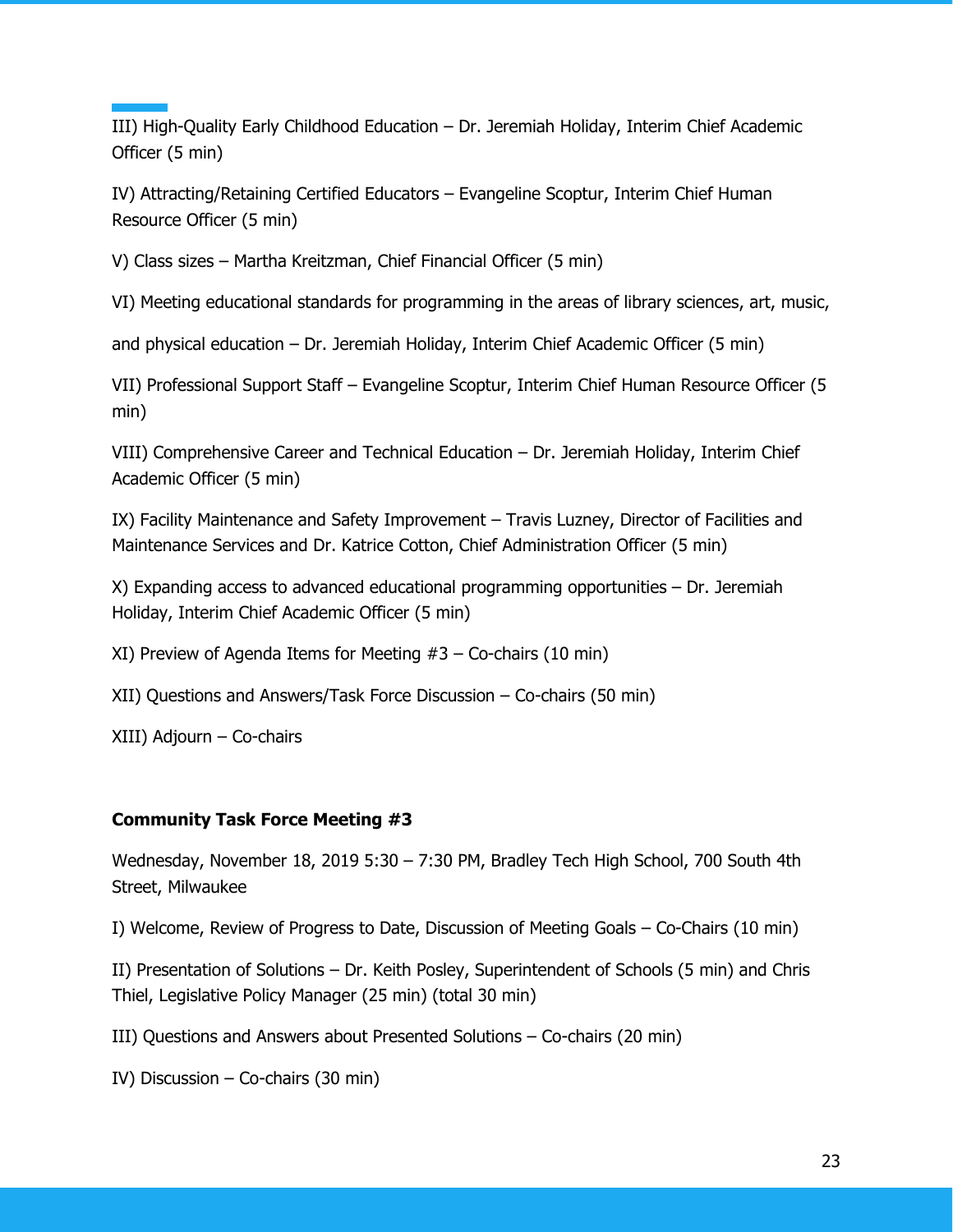V) Consensus Finding: "What recommendations should be included in our report to the school board?" – Co-chairs (30 min)

VI) Adjourn – Co-chairs

#### **Community Task Force Meeting #4**

Tuesday, December 10, 2019 5:30 - 7:30 PM, Bradley Tech High School, 700 South 4th Street, Milwaukee

- I) Welcome and Review of Progress to Date Co-Chairs (20 min)
- II) Fine Tuning/Acceptance of the Report Co-chairs
- III) Adjourn Co-Chairs